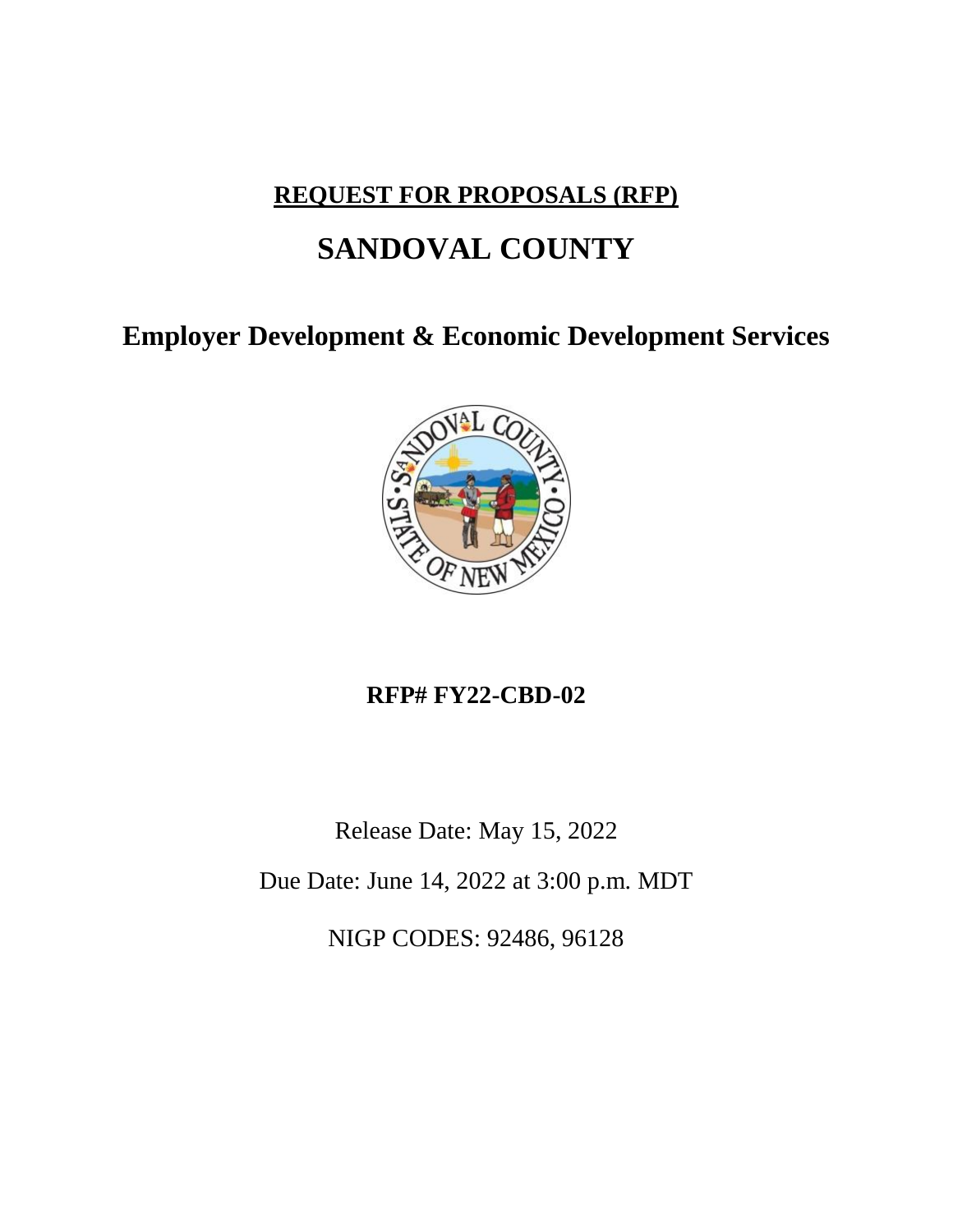## **I. INTRODUCTION**

## **A. PURPOSE OF THIS REQUEST FOR PROPOSALS**

Sandoval County Board of County Commissioners is requesting sealed proposals on behalf of the Sandoval County Business and Economic Development Department for Employer Development and Economic Development Services (NIGP Commodity Codes #92486, 96128). Responses will be accepted in the Finance Department, Attn: Leslie Olivas, Sandoval County Administrative Bldg, 1500 Idalia Road, Bldg. D  $2<sup>nd</sup>$  Floor, P.O. Box 40, Bernalillo, New Mexico up to 3:00 p.m. (Mountain Daylight Time) on June 14, 2022. Late submissions will not be considered. The Sandoval County Board of Commissioners reserves the right to reject any and all responses.

## **B. SANDOVAL COUNTY BACKGROUND**

Sandoval County is a Class A county located in central New Mexico. It covers over 3,700 square miles of both urban and rural areas with a population of approximately 148,800 people according to the 2020 census. Sandoval County has a commission/manager form of government. The Board of County Commissioners consist of five members elected by voters within their respective districts. The County Manager is appointed by the Commission to carry out policy and serve as chief administrative officer.

## **C. SCOPE OF PROCUREMENT**

Responses to this RFP need not address every item within the State Plan, but must be based on objectives, strategies and actions that can reasonably be accomplished over the term of the contract. Responses to this RFP must:

Economic development refers broadly to the activities and support of policies within a program that seek to improve the economic well-being and quality of life for a community or region by creating and/or retaining jobs that facilitate growth and provide a stable tax base. These activities and policies also include, but are not limited to, business retentions and expansion, technology transfer, the diversification of the economy, the development and support of entrepreneurs, the development and support of business leaders, and the education and training of the workforce.

To accomplish this charge, Sandoval County seeks to designate and contract employer development and economic development services to aid, promote, and encourage economic-based jobs and the economic development of all areas of Sandoval County, by and through the creation of an economic development promotional, marketing and public relation campaign that aligns with the County's branding, process and inclusion of the County's Public Information Office (PIO), when relevant.

Services are needed for strategies and goals to increase capital investment and tax base revenues from the development of key and targeted industry sectors via business retention and expansion, workforce development, rural and community economic development, entrepreneurial and startup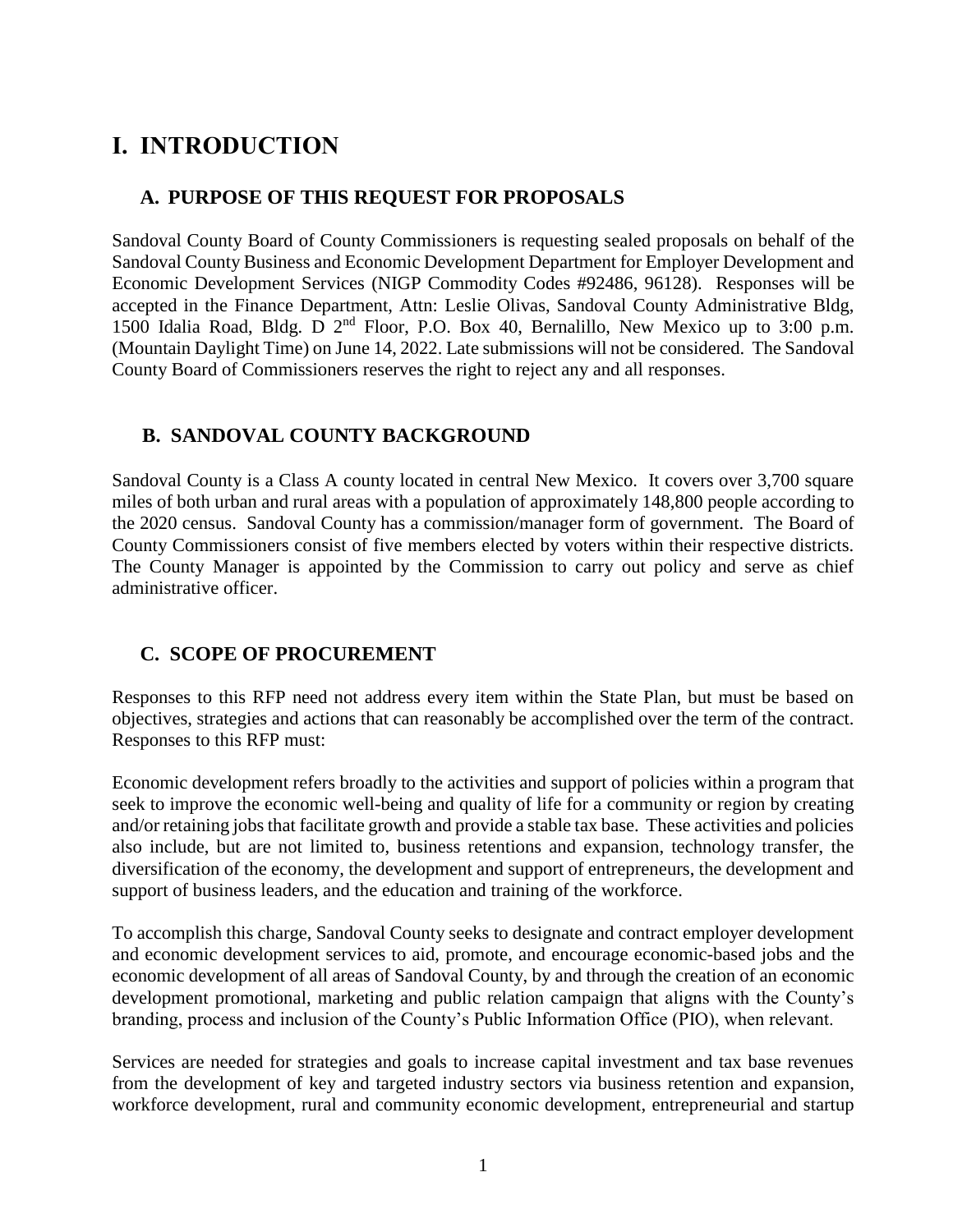development, and for product development and capacity building for land and building, which includes planning, profiling, marketing, build-to-suit teams, public and/or plans for infrastructure development and improvements.

Services are needed to serve the area for research, data, inventory profiling, and business climate improvement trends. The contractor will be responsible for the development of responses to Requests of Information (RFI), Requests for Proposals (RFP), Professional Request Opportunities (PROs), and responses to national/global site selector interest, relations, and visits/activity, for economic-base inquiries and projects.

The Offeror shall provide a method/means to measure the outcome of efforts that reflects the Return on Investment/Rate of Return (ROI/ROR), revenue or impact to tax base and cost or benefit to tax base. In addition, the contractor shall design, procure, and/or manage specific County assets for infrastructure design, use, or promotion.

## **D. TERM OF CONTRACT**

This Request for Proposal is to contract for one (1) year with the option to renew for a maximum of an additional three (3) one (1) year contracts, for a total of four (4) years, subject to funding availability and satisfactory completion of the Scope of Services. The initial contract shall begin July 1, 2022 or as soon as possible thereafter and shall end on June 30, 2021.

Sandoval County reserves the right to award the contract resulting from this RFP to more than one Offeror if it is in the best interest of the County.

## **E. PROCUREMENT MANAGER**

1. Sandoval County has assigned a Procurement Manager who is responsible for the conduct of this procurement whose name, address, telephone number and e-mail address are listed below:

| Name:      | Leslie Olivas, Senior Procurement Specialist   |
|------------|------------------------------------------------|
| Address:   | <b>Sandoval County</b>                         |
|            | 1500 Idalia Road Bldg. D 2 <sup>nd</sup> Floor |
|            | PO Box 40                                      |
|            | Bernalillo, NM 87004                           |
| Telephone: | $(505)$ 404-5873                               |
| Fax:       | $(505)$ 867-7605                               |
| Email:     | ldolivas@sandovalcountynm.gov                  |

2. All deliveries of responses via express carrier must be addressed as follows. All potential offerors are responsible for ensuring their complete proposal is received on or before the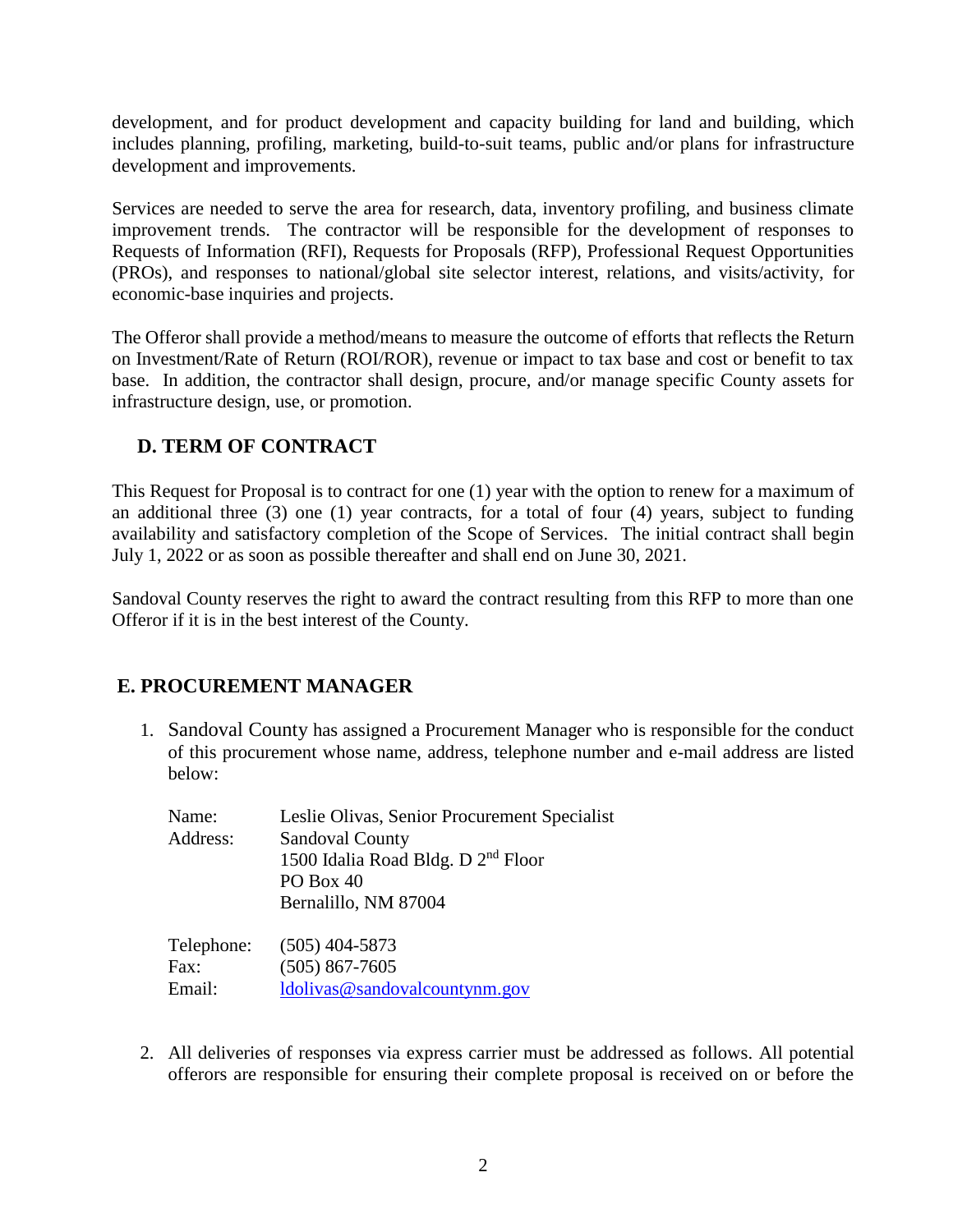stated deadline, regardless of courier utilized. Late proposals will not be considered for award.

| Name:            | Leslie Olivas, Senior Procurement Specialist         |
|------------------|------------------------------------------------------|
| <b>RFP</b> Name: | Employer Development & Economic Development Services |
|                  | RFP#FY22-CBD-02                                      |
| Address:         | <b>Sandoval County</b>                               |
|                  | 1500 Idalia Road Bldg. D                             |
|                  | PO Box 40                                            |
|                  | Bernalillo, NM 87004                                 |

3. **Any inquiries or requests** regarding this procurement should be submitted, in writing, to the Procurement Manager. Offerors may ONLY contact the Procurement Manager regarding this procurement. Other County employees or Evaluation Committee members do not have the authority to respond on behalf of the County. **Protests of the solicitation or award must be delivered by mail to the Protest Manager.** A Protest Manager has been named in this Request for Proposals, pursuant to NMSA 1978, § 13-1-172, ONLY protests delivered directly to the Protest Manager in writing and in a timely fashion will be considered to have been submitted properly and in accordance with statute, rule and this Request for Proposals. Emailed protests will not be considered as properly submitted.

## **II. CONDITIONS GOVERNING THE PROCUREMENT**

This section of the RFP contains the schedule, description and conditions governing the procurement.

## **A. SEQUENCE OF EVENTS**

The Procurement Manager will make every effort to adhere to the following schedule:

| <b>Action</b>                    | <b>Responsible Party</b>   | <b>Due Dates</b>                |
|----------------------------------|----------------------------|---------------------------------|
| 1. Issue RFP                     | <b>Sandoval County</b>     | MAY 15, 2022                    |
| 2. Pre-Proposal Conference       | <b>Sandoval County</b>     | <b>NONE</b>                     |
| 3. Return of                     | <b>Potential Offerors</b>  | MAY 20, 2022                    |
| Acknowledgement of Receipt       |                            |                                 |
| Form                             |                            |                                 |
| 4. Deadline to submit            | <b>Potential Offerors</b>  | MAY 26, 2022                    |
| Questions                        |                            |                                 |
| 5. Response to Written           | <b>Procurement Manager</b> | <b>JUNE 2, 2022</b>             |
| Questions                        |                            |                                 |
| <b>6. Submission of Proposal</b> | <b>Potential Offerors</b>  | <b>JUNE 14, 2022 AT 3:00 PM</b> |
|                                  |                            | MDT.                            |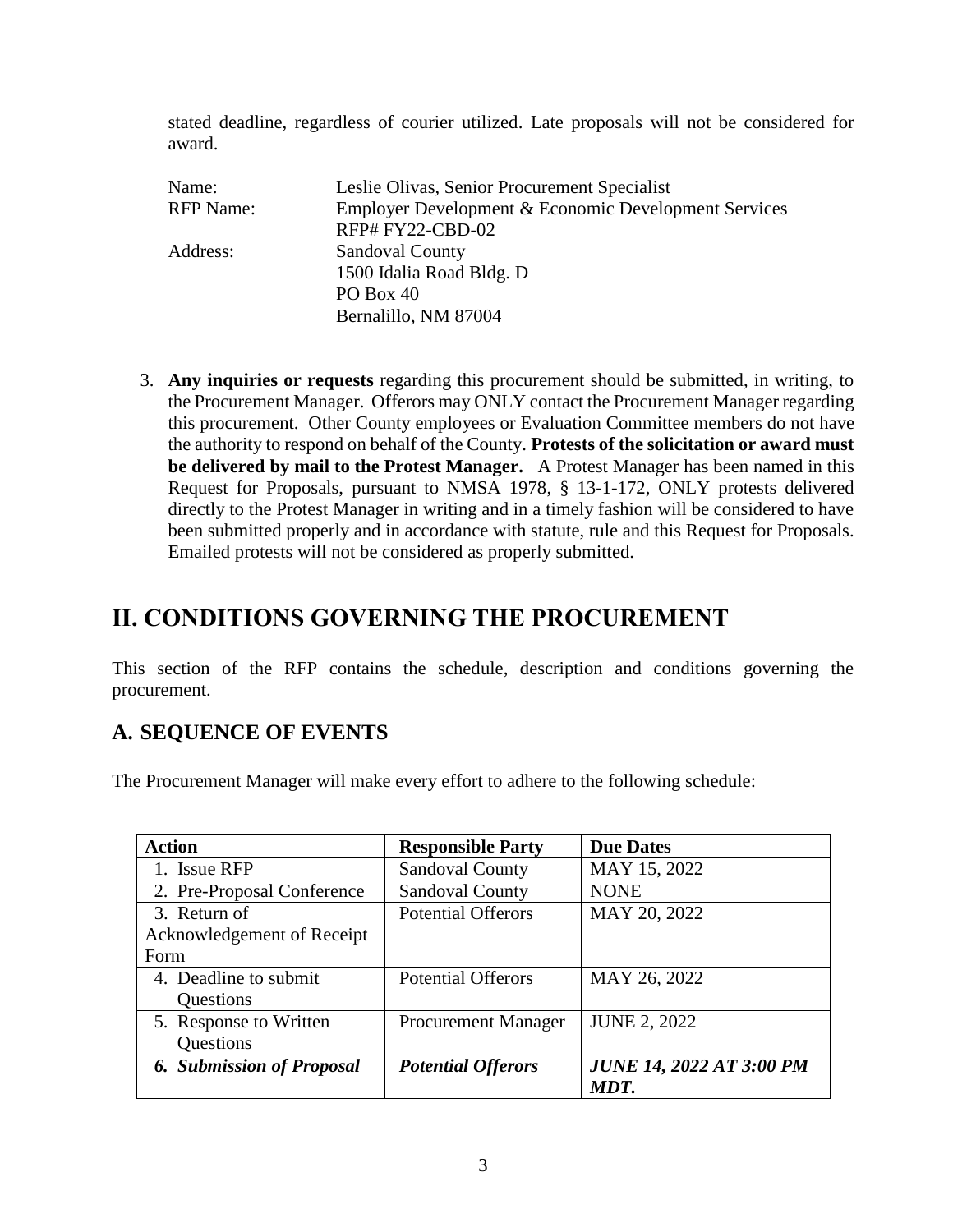| 7. Proposal Evaluation    | <b>Evaluation Committee</b> | <b>TRD</b>                  |
|---------------------------|-----------------------------|-----------------------------|
| 8. Selection of Finalists | <b>Evaluation Committee</b> | <b>TRD</b>                  |
| 9. Contract Awards        | <b>Sandoval County</b>      | <b>TBD</b>                  |
| 10. Protest Deadline      |                             | +15 days from date of award |

## **B. EXPLANATION OF EVENTS**

The following paragraphs describe the activities listed in the sequence of events shown in Section II. A., above.

### **1. Issuance of RFP**

This RFP is being issued on behalf of the Sandoval County Business and Economic Development Department.

### **2. Acknowledgement of Receipt**

Potential Offerors may e-mail, hand deliver, return by facsimile or registered or certified mail the "Acknowledgement of Receipt of Request for Proposals Form" that accompanies this document, APPENDIX A, to have the offeror placed on the procurement distribution list. The form should be signed by an authorized representative of the Offeror, dated and returned to the Procurement Manager.

The procurement distribution list will be used for the distribution of written responses to questions.

#### **3. Deadline to Submit Written Questions**

Potential Offerors may submit written questions to the Procurement Manager as to the intent or clarity of this RFP as indicated in the sequence of events. All written questions must be addressed to the Procurement Manager as declared in Section I, Paragraph E. Questions shall be clearly labeled and shall cite the section(s) in the RFP or other document which form the basis of the question.

#### **4. Response to Written Questions**

Responses to written questions will be distributed as indicated in the sequence of events to all potential Offerors whose name appears on the procurement distribution list. An e-mail copy will be sent to all Offerors that provide Acknowledgement of Receipt Forms.

#### **5. Submission of Proposals**

ALL OFFEROR PROPOSALS MUST BE RECEIVED FOR REVIEW AND EVALUATION BY THE PROCUREMENT MANAGER OR DESIGNEE NO LATER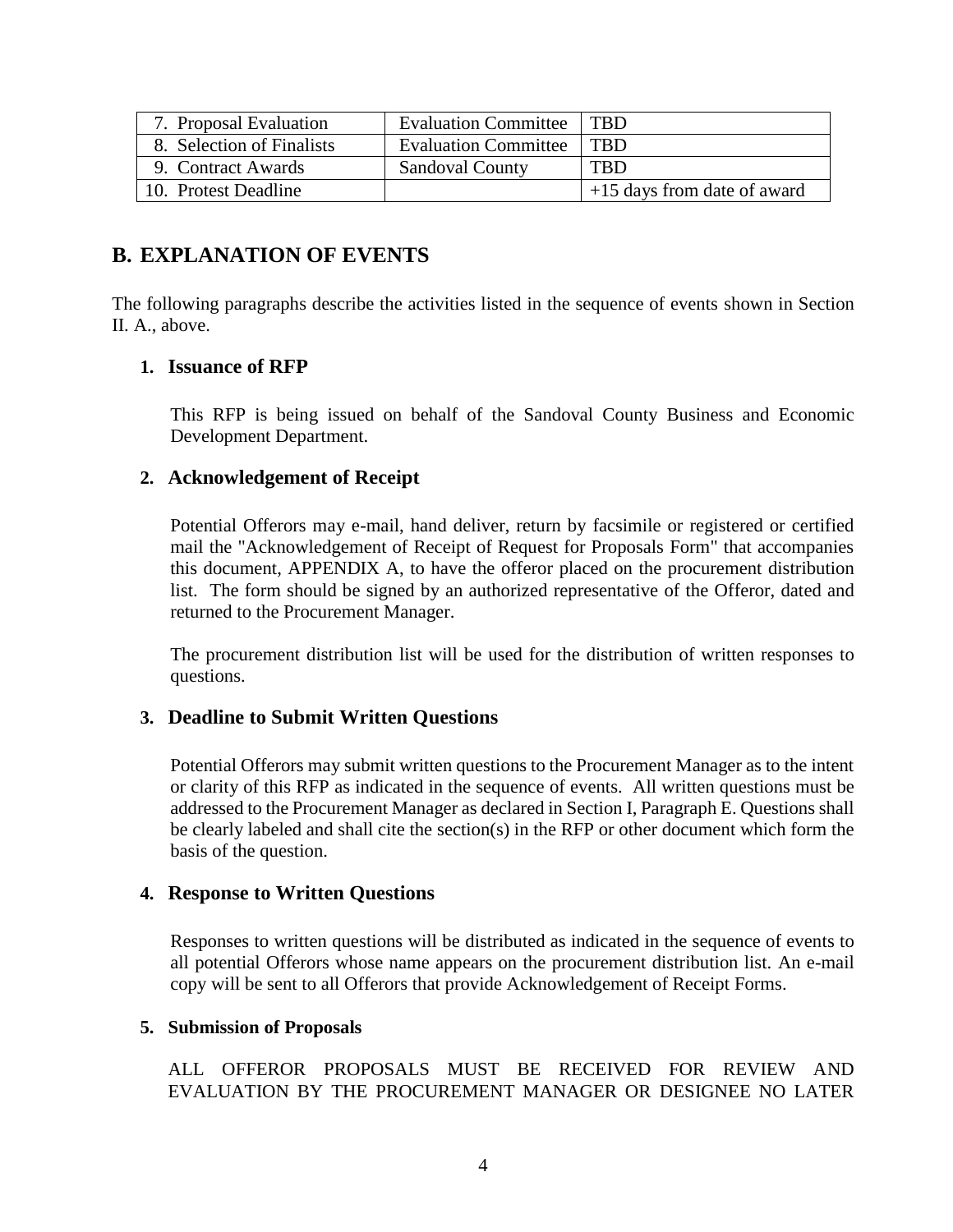THAN 3:00 PM MOUNTAIN DAYLIGHT TIME (MDT) ON JUNE 14, 2022. **Proposals received after this deadline will not be accepted**. The date and time of receipt will be recorded on each proposal.

Proposals must be addressed and delivered to the Procurement Manager at the address listed in Section I, Paragraph E2. Proposals must be sealed and labeled on the outside of the package to clearly indicate that they are in response to the **Employer Development & Economic Development Services** and **RFP# FY22-CBD-02**. Proposals submitted by facsimile or other electronic means will not be accepted.

A public log will be kept of the names of all Offerors that submitted proposals. Pursuant to NMSA 1978, § 13-1-116, the contents of proposals shall not be disclosed to competing potential Offerors during the negotiation process. The negotiation process is deemed to be in effect until the contract is awarded pursuant to this Request for Proposals.

#### **6. Proposal Evaluation**

An Evaluation Committee will perform the evaluation of proposals. This process will take place as indicated in the sequence of events, depending upon the number of proposals received. During this time, the Procurement Manager may initiate discussions with Offerors who submit responsive or potentially responsive proposals for the purpose of clarifying aspects of the proposals. However, proposals may be accepted and evaluated without such discussion. Discussions SHALL NOT be initiated by the Offerors.

#### **7. Finalize Contractual Agreements**

Any Contractual agreement(s) resulting from this RFP will be finalized with the most advantageous Offeror(s) as per schedule, Sequence of Events or as soon thereafter as possible. This date is subject to change at the discretion of Sandoval County. In the event mutually agreeable terms cannot be reached with the apparent most advantageous Offeror in the time specified, the County reserves the right to finalize a contractual agreement with the next most advantageous Offeror(s) without undertaking a new procurement process.

#### **8. Contract Awards**

The contract shall be awarded to the Offeror (or Offerors) whose proposals are most advantageous to Sandoval County taking into consideration the evaluation factors set forth in this RFP. The most advantageous proposal may or may not have received the most points. The award is subject to appropriate Sandoval County Commission approval.

#### **9. Protest Deadline**

Any protest by an Offeror must be timely and in conformance with NMSA 1978, § 13-1-172 and applicable procurement regulations. As a Protest Manager has been named in this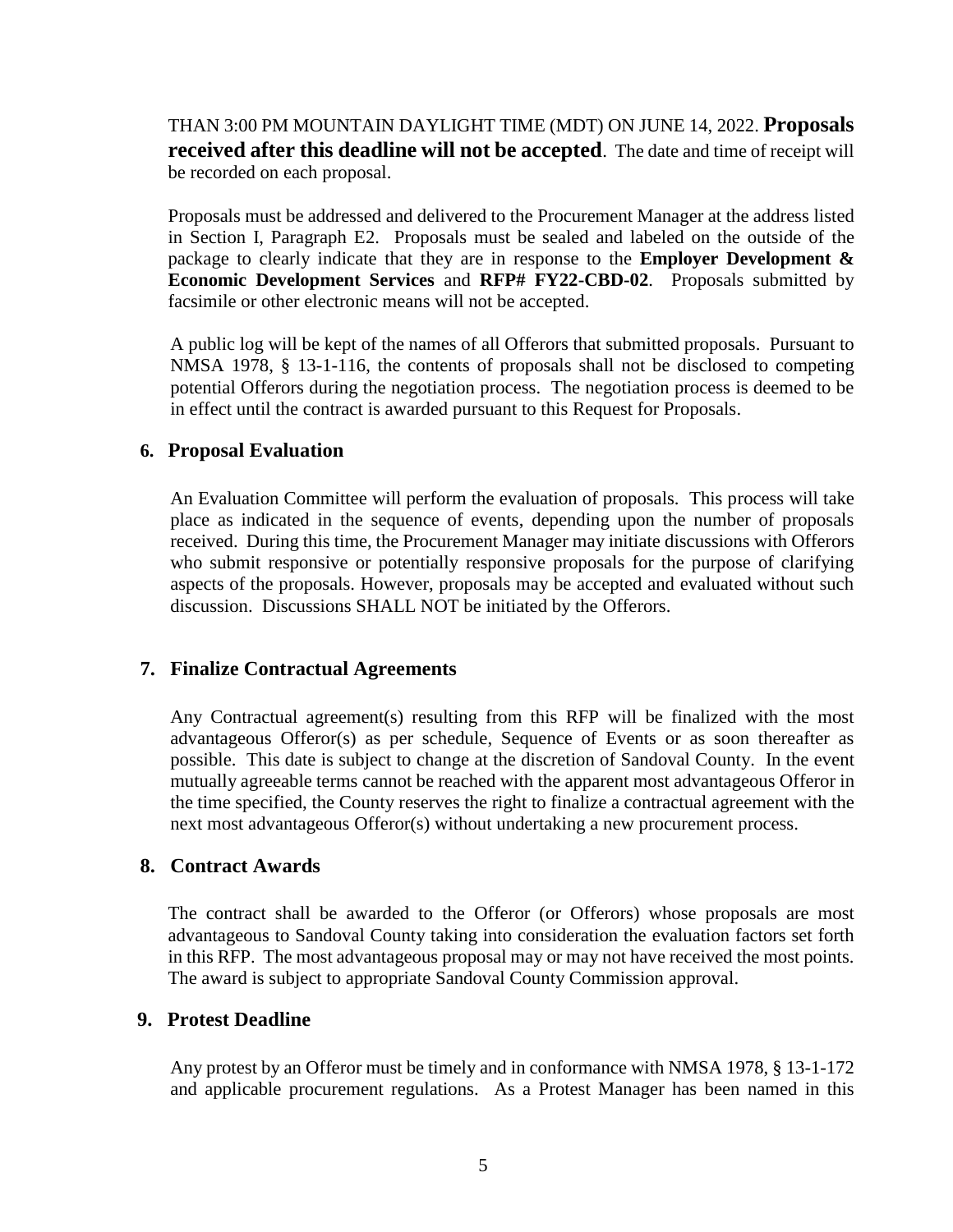Request for Proposals, pursuant to NMSA 1978, § 13-1-172, ONLY protests delivered directly to the Protest Manager in writing and in a timely fashion will be considered to have been submitted properly and in accordance with statute, rule and this Request for Proposals. The 15-calendar day protest period shall begin on the day following the award of contracts and will end at 5:00 pm Mountain Standard Time/Daylight Time on the 15<sup>th</sup> day. Protests must be written and must include the name and address of the protestor and the request for proposal number. It must also contain a statement of the grounds for protest including appropriate supporting exhibits and it must specify the ruling requested from the party listed below. The protest must be delivered to:

> Leslie Olivas, Senior Procurement Specialist Sandoval County 1500 Idalia Road Bldg. D 2<sup>nd</sup> Floor PO Box 40 Bernalillo, NM 87004

**Protests received after the deadline will not be accepted**.

## **C. GENERAL REQUIREMENTS**

### **1. Acceptance of Conditions Governing the Procurement**

Potential Offerors must indicate their acceptance of the Conditions Governing the Procurement section in the letter of transmittal (Appendix C). Submission of a proposal constitutes acceptance of the Evaluation Factors.

### **2. Incurring Cost**

Any cost incurred by the potential Offeror in preparation, transmittal, and/or presentation of any proposal or material submitted in response to this RFP shall be borne solely by the Offeror. Any cost incurred by the Offeror for set up and demonstration of the proposed equipment and/or system shall be borne solely by the Offeror.

#### **3. Prime Contractor Responsibility**

Any contractual agreement that may result from this RFP shall specify that the prime contractor is solely responsible for fulfillment of all requirements of the contractual agreement which may derive from this RFP.

### **4. Amended Proposals**

An Offeror may submit an amended proposal before the deadline for receipt of proposals. Such amended proposals must be complete replacements for a previously submitted proposal and must be clearly identified as such in the transmittal letter. The County personnel will not merge, collate, or assemble proposal materials.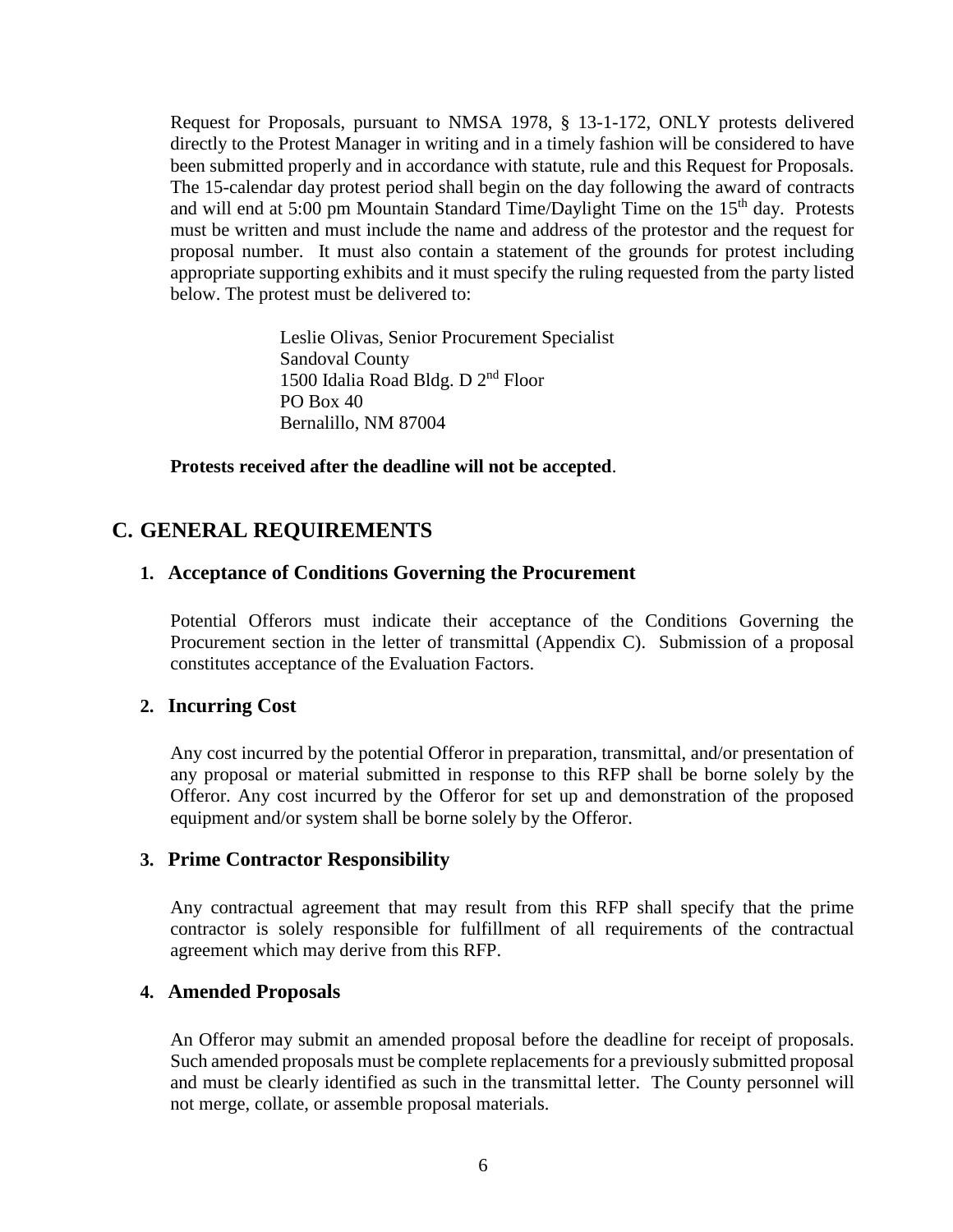## **5. Offeror's Rights to Withdraw Proposal**

Offerors will be allowed to withdraw their proposals at any time prior to the deadline for receipt of proposals. The Offeror must submit a written withdrawal request addressed to the Procurement Manager and signed by the Offeror's duly authorized representative.

The approval or denial of withdrawal requests received after the deadline for receipt of the proposals is governed by the applicable procurement regulations.

## **6. Proposal Offer Firm**

Responses to this RFP, including proposal prices for services, will be considered firm for one hundred twenty (120) days after the due date for receipt of proposals or ninety (90) days after the due date for the receipt of a best and final offer, if the Offeror is invited or required to submit one.

## **7. Disclosure of Proposal Contents**

- A. Proposals will be kept confidential until negotiations and the award are completed by the County. At that time, all proposals and documents pertaining to the proposals will be open to the public, except for material that is clearly marked proprietary or confidential. The Procurement Manager will not disclose or make public any pages of a proposal on which the potential Offeror has stamped or imprinted "proprietary" or "confidential" subject to the following requirements:
- B. Proprietary or confidential data shall be readily separable from the proposal in order to facilitate eventual public inspection of the non-confidential portion of the proposal.
- C. Confidential data is restricted to:
	- 1. Confidential financial information concerning the Offeror's organization.
	- 2. and data that qualifies as a trade secret in accordance with the Uniform Trade Secrets Act, NMSA 1978 § 57-3A-1 to 57-3A-7.
	- 3. PLEASE NOTE: The price of products offered or the cost of services proposed **shall not be designated** as proprietary or confidential information.

### **8. No Obligation**

This RFP in no manner obligates Sandoval County to the use of any Offeror's services until a valid written contract is awarded and approved by appropriate authorities.

### **9. Termination**

This RFP may be canceled at any time and any and all proposals may be rejected in whole or in part when the agency determines such action to be in the best interest of Sandoval County.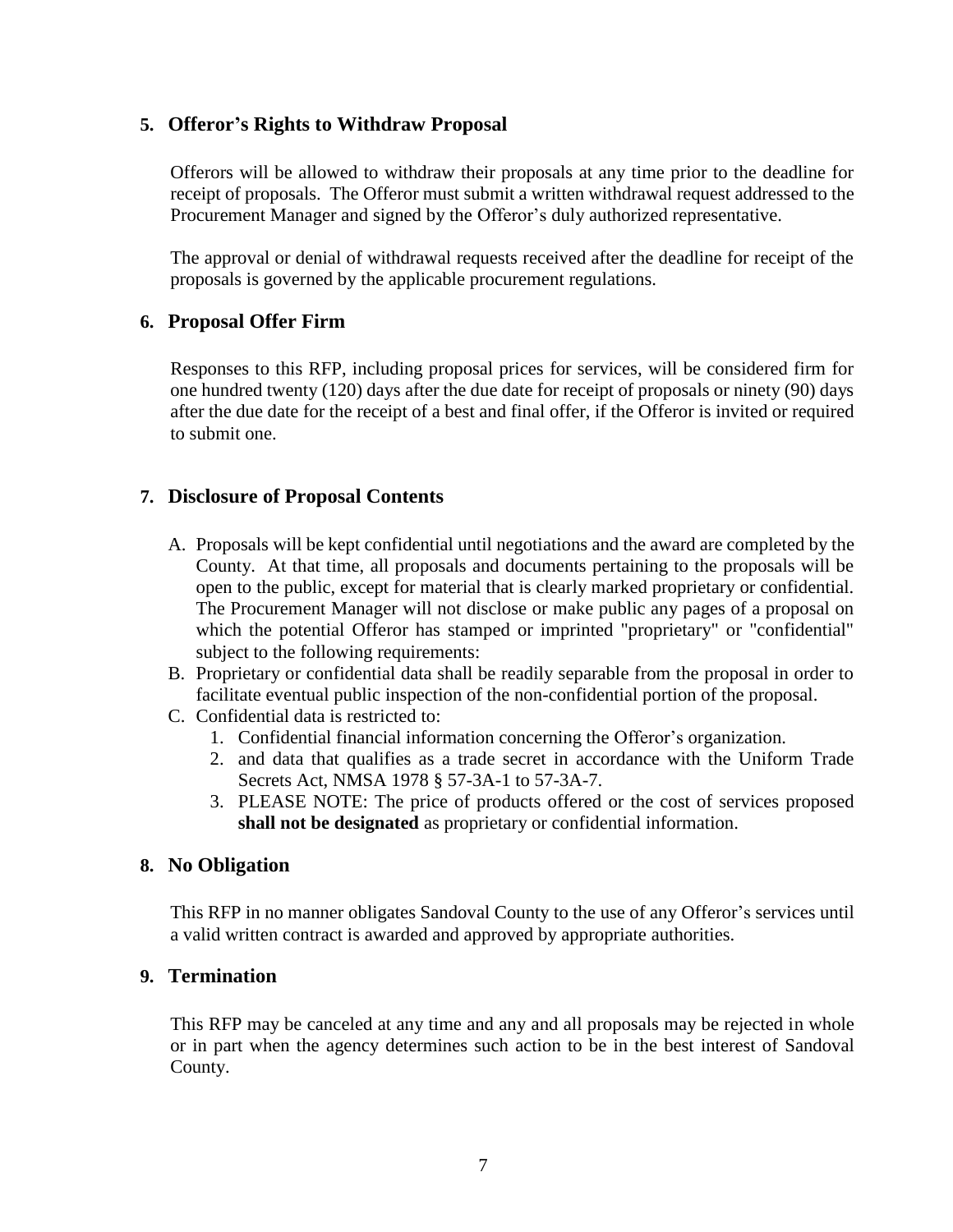#### **10. Sufficient Appropriation**

Any contract awarded as a result of this RFP process may be terminated if sufficient appropriations or authorizations do not exist. Such terminations will be affected by sending written notice to the contractor. The County's decision as to whether sufficient appropriations and authorizations are available will be accepted by the contractor as final.

### **11. Legal Review**

The County requires that all Offerors agree to be bound by the General Requirements contained in this RFP. Any Offeror's concerns must be promptly submitted in writing to the attention of the Procurement Manager.

#### **12. Governing Law**

This RFP and any agreement with an Offeror which may result from this procurement shall be governed by the laws of the State of New Mexico.

#### **13. Basis for Proposal**

Only information supplied, in writing, by Sandoval County through the Procurement Manager or in this RFP should be used as the basis for the preparation of Offeror proposals.

#### **14. Offeror Qualifications**

The Evaluation Committee may make such investigations as necessary to determine the ability of the potential Offeror to adhere to the requirements specified within this RFP. The Evaluation Committee will reject the proposal of any potential Offeror who is not a Responsible Offeror or fails to submit a responsive offer as defined in NMSA 1978, § 13-1- 83 and 13-1-85.

#### **15. Right to Waive Minor Irregularities**

The Evaluation Committee reserves the right to waive minor irregularities. The Evaluation Committee also reserves the right to waive mandatory requirements provided that all of the otherwise responsive proposals failed to meet the same mandatory requirements and the failure to do so does not otherwise materially affect the procurement. This right is at the sole discretion of the Evaluation Committee.

#### **16. Change in Contractor Representatives**

The County reserves the right to require a change in contractor representatives if the assigned representative(s) is (are) not, in the opinion of the County, adequately meeting the needs of the County.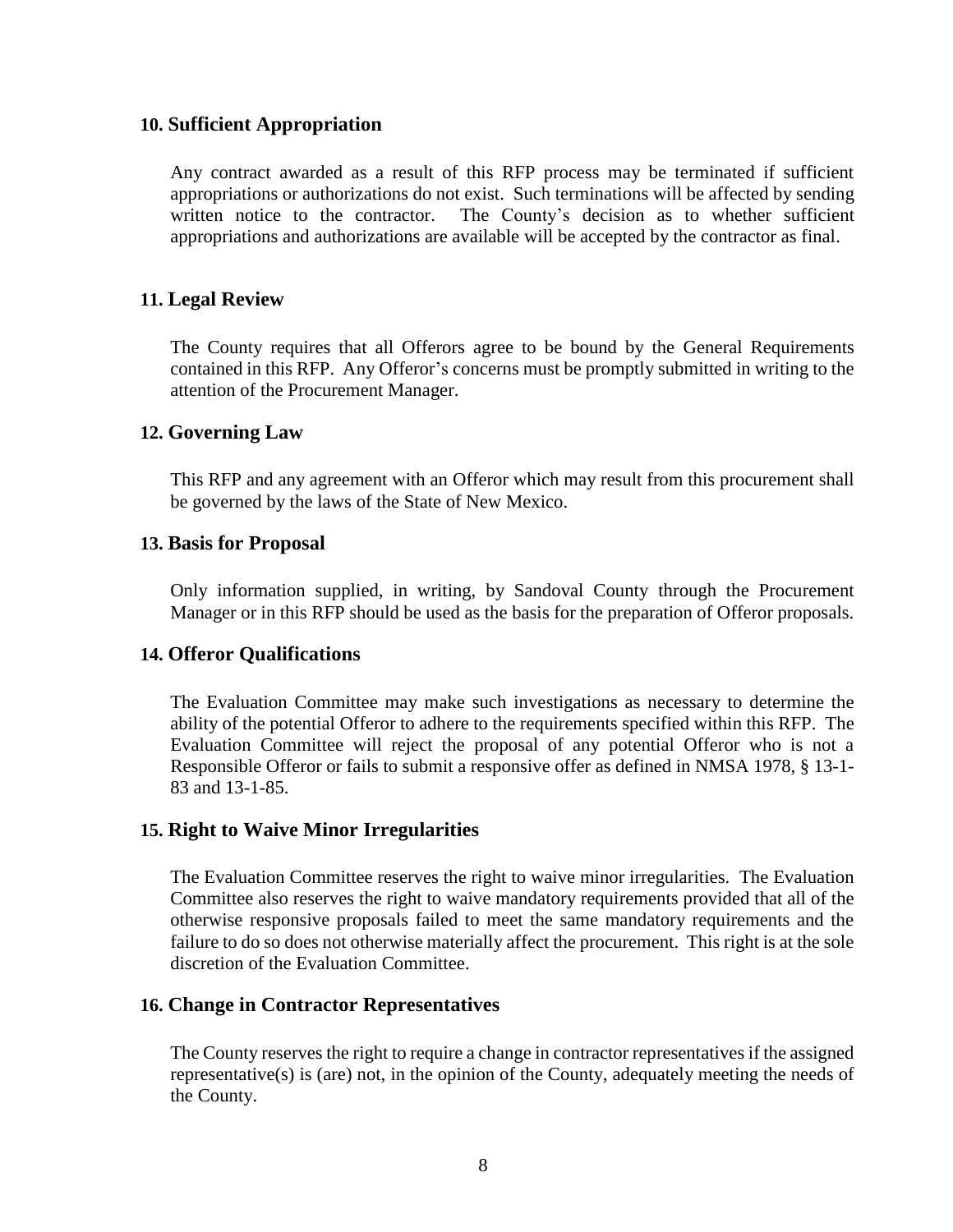#### **17. Notice of Penalties**

The Procurement Code, NMSA 1978, § 13-1-28 through 13-1-199, imposes civil, misdemeanor and felony criminal penalties for its violation. In addition, the New Mexico criminal statutes impose felony penalties for bribes, gratuities and kickbacks.

#### **18. Right to Publish**

Throughout the duration of this procurement process and contract term, Offerors and contractors must secure from the County written approval prior to the release of any information that pertains to the potential work or activities covered by this procurement and/or County contracts deriving from this procurement. Failure to adhere to this requirement may result in disqualification of the Offeror's proposal or removal from the contract.

### **19. Ownership of Proposals**

All documents submitted in response to the RFP shall become property of Sandoval County.

#### **20. Confidentiality**

Any confidential information provided to, or developed by, the contractor in the performance of the contract resulting from this RFP shall be kept confidential and shall not be made available to any individual or organization by the contractor without the prior written approval of the County.

The Contractor(s) agrees to protect the confidentiality of all confidential information and not to publish or disclose such information to any third party without procuring the County's written permission.

### **21. Use of Electronic Versions of this RFP**

This RFP is being made available by electronic means. In the event of conflict between a version of the RFP in the Offeror's possession and the version maintained by the agency, the Offeror acknowledges that the version maintained by the County shall govern.

### **22. New Mexico Employees Health Coverage**

A. If the Offeror has, or grows to, six (6) or more employees who work, or who are expected to work, an average of at least 20 hours per week over a six (6) month period during the term of the contract, Offeror must agree to have in place, and agree to maintain for the term of the contract, health insurance for those employees if the expected annual value in the aggregate of any and all contracts between Contractor and the State exceed \$250,000 dollars.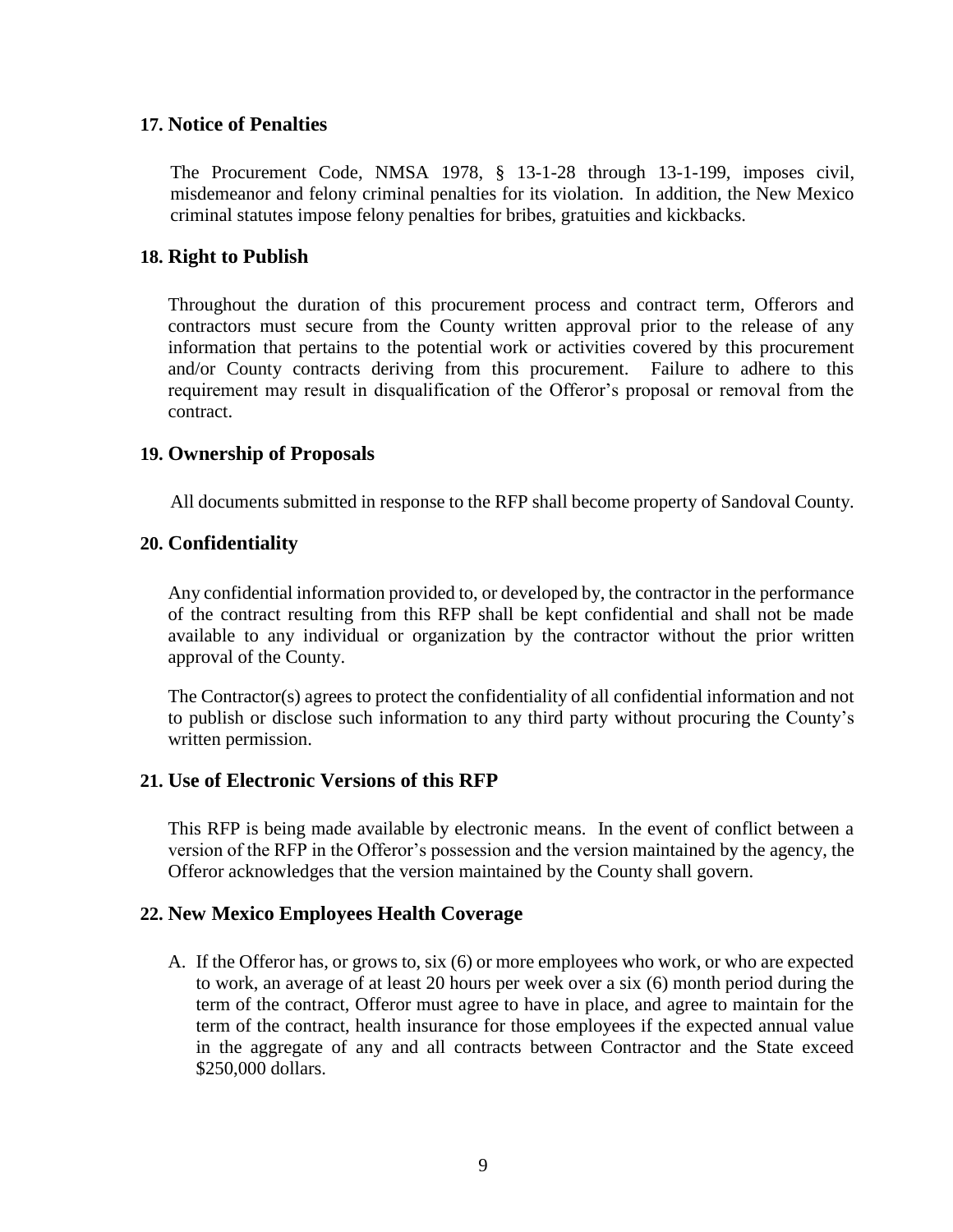- B. Offeror must agree to maintain a record of the number of employees who have (a) accepted health insurance; (b) declined health insurance due to other health insurance coverage already in place; or (c) declined health insurance for other reasons. These records are subject to review and audit by a representative of the state.
- C. Offeror must agree to advise all employees of the availability of State publicly financed health care coverage programs by providing each employee with, as a minimum, the following web site link to additional information [https://bewellnm.com.](https://bewellnm.com/)
- D. For Indefinite Quantity, Indefinite Delivery contracts (price agreements without specific limitations on quantity and providing for an indeterminate number of orders to be placed against it); these requirements shall apply the first day of the second month after the Offeror reports combined sales (from state and, if applicable, from local public bodies if from a state price agreement) of \$250,000.

## **23. Campaign Contribution Disclosure Form**

Offeror must complete, sign, and return the Campaign Contribution Disclosure Form (Appendix B) as a part of their proposal. Failure to complete and return the signed unaltered form will result in disqualification.

## **24. Letter of Transmittal**

Offeror's proposal must be accompanied by the Letter of Transmittal Form (Appendix C) which must be completed and signed by an individual person authorized to obligate the company. The letter of transmittal MUST:

- 1. Identify the submitting business entity.
- 2. Identify the name, title, telephone, and e-mail address of the person authorized by the Offeror organization to contractually obligate the business entity providing the Offer.
- 3. Identify the name, title, telephone, and e-mail address of the person authorized to negotiate the contract on behalf of the organization (if different than (2) above).
- 4. Identify the names, titles, telephone, and e-mail addresses of persons to be contacted for clarification/questions regarding proposal content.
- 5. Sub-contractor will not be authorized for this procurement.
- 6. Identify the following with a check mark and signature where required:
	- a. indicate acceptance of the Conditions Governing the Procurement, indicate acceptance of this RFP; and
	- b. Acknowledge receipt of any and all amendments to this RFP.
- 7. Be signed by the person identified in #2 above.

### **25. Disclosure Regarding Responsibility**

A. Any prospective Contractor and any of its Principals who enter into a contract greater than sixty thousand dollars (\$60,000.00) with any state agency or local public body for professional services, tangible personal property, services or construction agrees to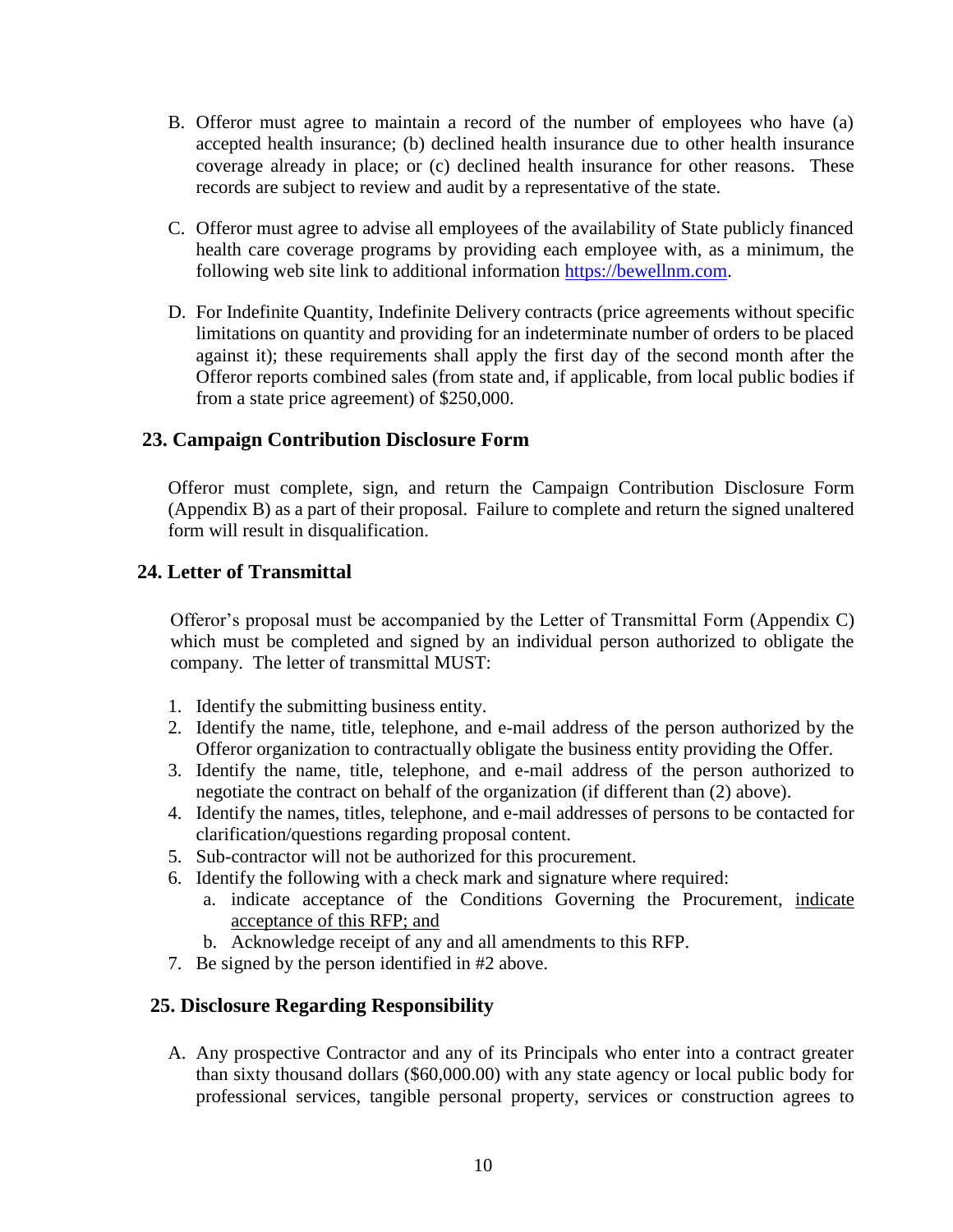disclose whether the Contractor, or any principal of the Contractor's company:

- 1. is presently debarred, suspended, proposed for debarment, or declared ineligible for award of contract by any federal entity, state agency or local public body.
- 2. has within a three-year period preceding this offer, been convicted in a criminal matter or had a civil judgment rendered against them for:
	- a. the commission of fraud or a criminal offense in connection with obtaining, attempting to obtain, or performing a public (federal, state or local) contract or sub-contract.
	- b. violation of Federal or state antitrust statutes related to the submission of offers; or
	- c. the commission in any federal or state jurisdiction of embezzlement, theft, forgery, bribery, falsification or destruction of records, making false statements, tax evasion, violation of Federal criminal tax law, or receiving stolen property.
- 3. is presently indicted for, or otherwise criminally or civilly charged by any (federal state or local) government entity with the commission of any of the offenses enumerated in paragraph A of this disclosure.
- 4. has, preceding this offer, been notified of any delinquent Federal or state taxes in an amount that exceeds \$3,000.00 of which the liability remains unsatisfied. Taxes are considered delinquent if the following criteria apply:
	- a. The tax liability is finally determined. The liability is finally determined if it has been assessed. A liability is not finally determined if there is a pending administrative or judicial challenge. In the case of a judicial challenge of the liability, the liability is not finally determined until all judicial appeal rights have been exhausted.
	- b. The taxpayer is delinquent in making payment. A taxpayer is delinquent if the taxpayer has failed to pay the tax liability when full payment was due and required. A taxpayer is not delinquent in cases where enforced collection action is precluded.
	- c. Have within a three-year period preceding this offer, had one or more contracts terminated for default by any federal or state agency or local public body.)
- B. Principal, for the purpose of this disclosure, means an officer, director, owner, partner, or a person having primary management or supervisory responsibilities within a business entity or related entities.
- C. The Contractor shall provide immediate written notice to the State Purchasing Agent or other party to this Agreement if, at any time during the term of this Agreement, the Contractor learns that the Contractor's disclosure was at any time erroneous or became erroneous by reason of changed circumstances.
- D. A disclosure that any of the items in this requirement exist will not necessarily result in termination of this Agreement. However, the disclosure will be considered in the determination of the Contractor's responsibility and ability to perform under this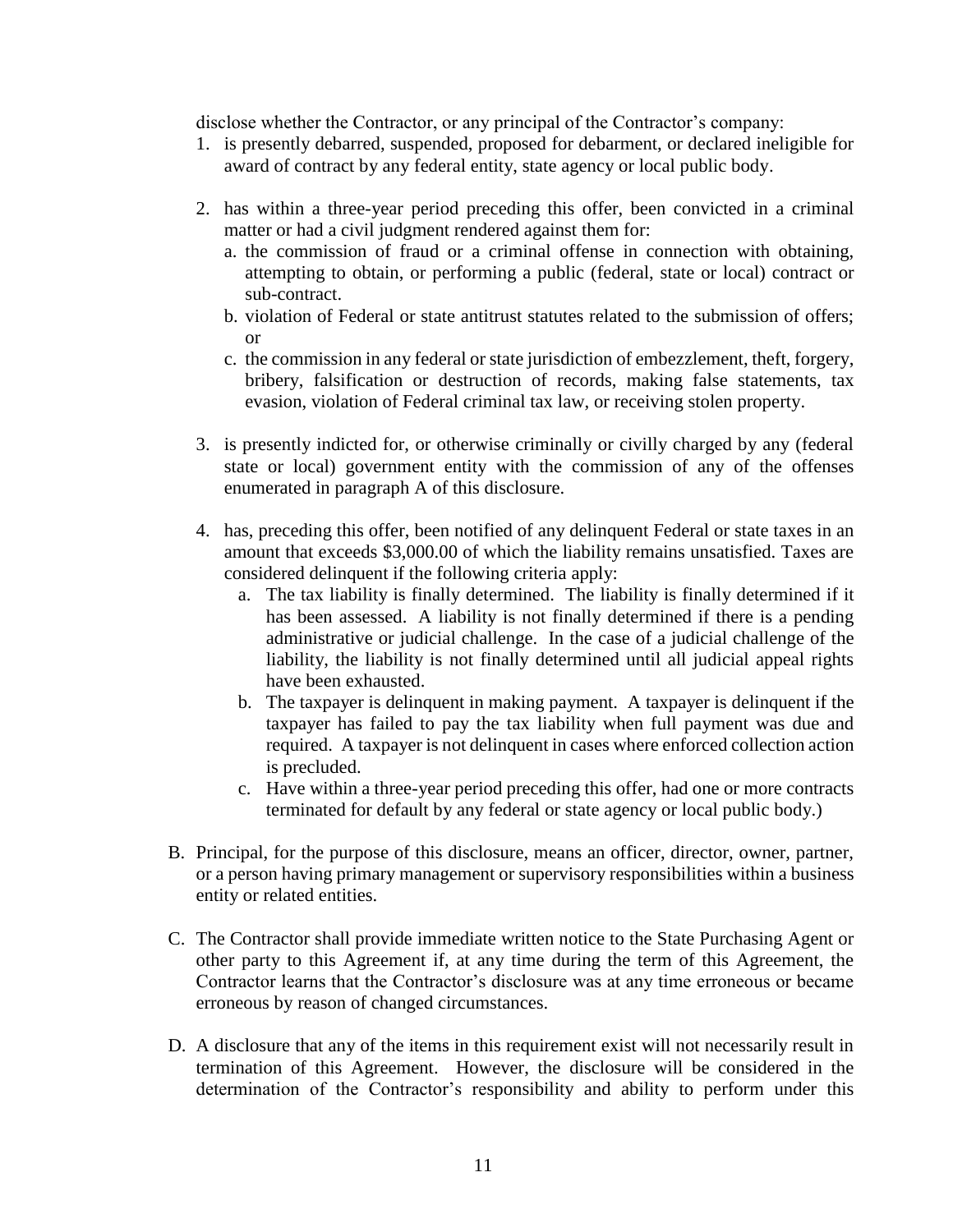Agreement. Failure of the Contractor to furnish a disclosure or provide additional information as requested will render the Offeror nonresponsive.

- E. Nothing contained in the foregoing shall be construed to require establishment of a system of records in order to render, in good faith, the disclosure required by this document. The knowledge and information of a Contractor is not required to exceed that which is the normally possessed by a prudent person in the ordinary course of business dealings.
- F. The disclosure requirement provided is a material representation of fact upon which reliance was placed when making an award and is a continuing material representation of the facts during the term of this Agreement. If during the performance of the contract, the Contractor is indicted for or otherwise criminally or civilly charged by any government entity (federal, state or local) with commission of any offenses named in this document the Contractor must provide immediate written notice to the State Contractor knowingly rendered an erroneous disclosure, in addition to other remedies available to the Government, the State Purchasing Agent or Central Purchasing Officer may terminate the involved contract for cause. Still further the State Purchasing Agent or Central Purchasing Officer may suspend or debar the Contractor from eligibility for future solicitations until such time as the matter is resolved to the satisfaction of the State Purchasing Agent or Central Purchasing Officer.

## **26. Use by Other Government Agencies**

By submitting a bid or proposal, the Bidder or offeror indicates that they understand and agree that other local public bodies and state agencies with the State of New Mexico, if allowed by their governing directives, may contact for the goods and services included in this procurement document with the awarded Contractor(s). Contractual engagements accomplished under this provision shall be solely between the awarded Contractor and the contracting government entity with no obligation or liability by Sandoval County.

### **27. Electronic Mail Address Required**

A large part of the communication regarding this procurement will be conducted by electronic mail (e-mail). Offeror must have a valid e-mail address to receive this correspondence. **E-mail address will be provided on Appendix A which will be submitted in a timely manner.**

### **28. New Mexico Preferences**

To ensure adequate consideration and application of NMSA 1978, § 13-1-21 (as amended). Offerors **MUST** include a copy of their preference certificate with their proposal. Certificates for preferences must be obtained through the New Mexico Department of Taxation & Revenue:

[http://www.tax.newmexico.gov/Businesses/in-state-veteran-preference-certification.aspx.](http://www.tax.newmexico.gov/Businesses/in-state-veteran-preference-certification.aspx)

### A. **New Mexico Business Preference**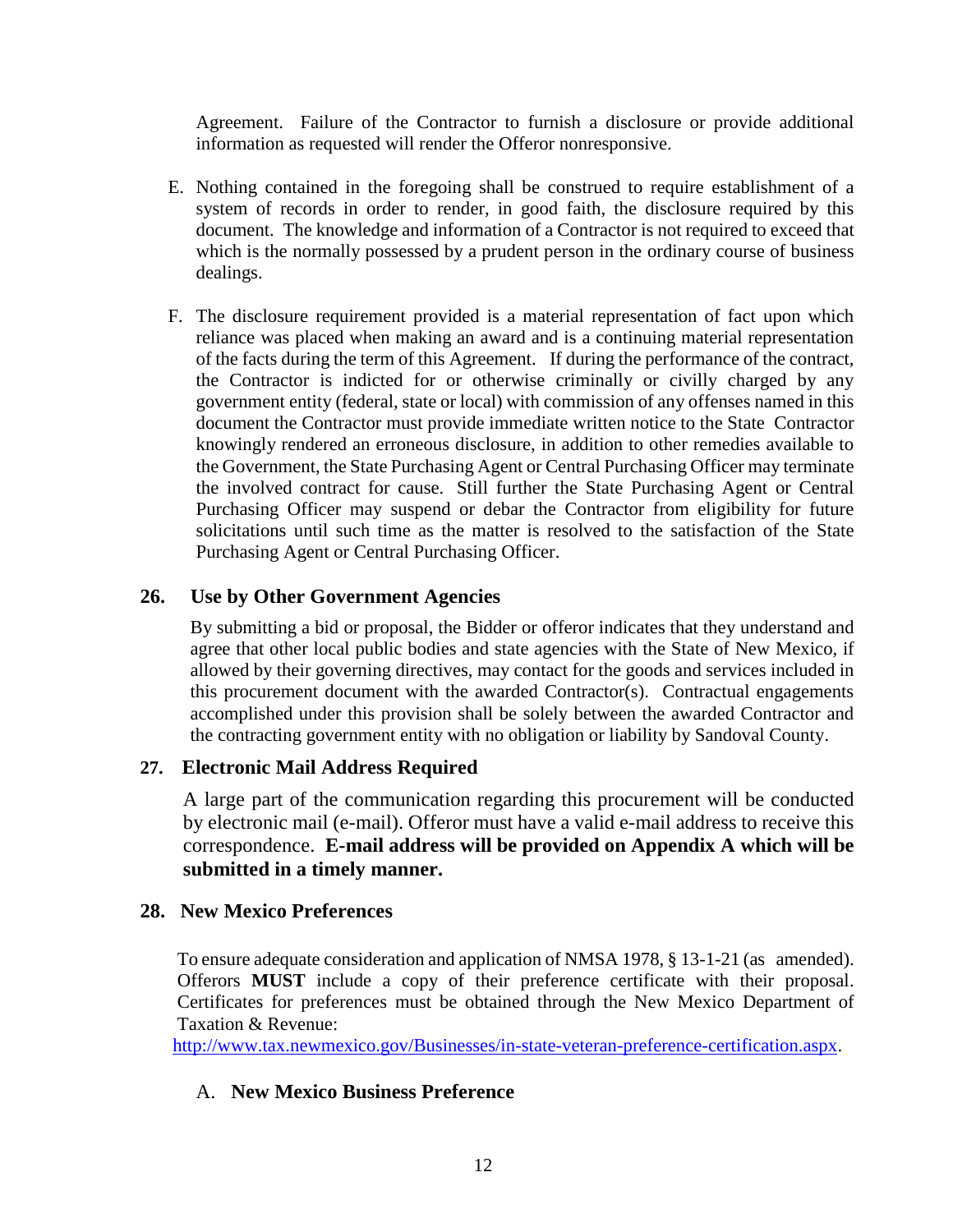A copy of the certification must accompany Offeror's proposal**.**

B. **New Mexico Resident Veterans Business Preference** A copy of the certification must accompany Offeror's proposal**.**

**An agency shall not award a business both a resident business preference and a resident veteran business preference.** 

**The New Mexico Preferences shall not apply when the expenditures for this RFP includes federal funds.**

## **III. RESPONSE FORMAT AND ORGANIZATION**

This section describes the format and organization of the Offeror's responses. Failure to conform to these guidelines may result in the disqualification of the proposal.

## **1. NUMBER OF RESPONSES**

Offerors shall submit only one proposal in response to this RFP.

## **2. NUMBER OF COPIES**

### **A. Hard Copy Responses**

Offeror's proposal must be clearly **labeled and numbered and indexed**. Proposals must be submitted as outlined below. The original copy shall be clearly marked as such on the front of the binder. Envelopes, packages or boxes containing the original and the copies must be clearly labeled and submitted in a sealed envelope, package, or box bearing the following information:

Offerors must deliver:

- **Technical Proposals –** One (1) ORIGINAL and three (3) HARD COPIES (4 TOTAL).
- **Cost Proposals –** One (1) ORIGINAL and three (3) HARD COPIES (4 TOTAL).
- **Please include an electronic copy (flash drive) of the Technical and Cost Proposal.**

The original hard copy information **must** be identical. In the event of a conflict between versions of the submitted proposal, the original hard copy shall govern.

Any proposal that does not adhere to these requirements, may be deemed non-responsive and rejected on that basis.

## **3. PROPOSAL FORMAT**

All proposals must be submitted as follows: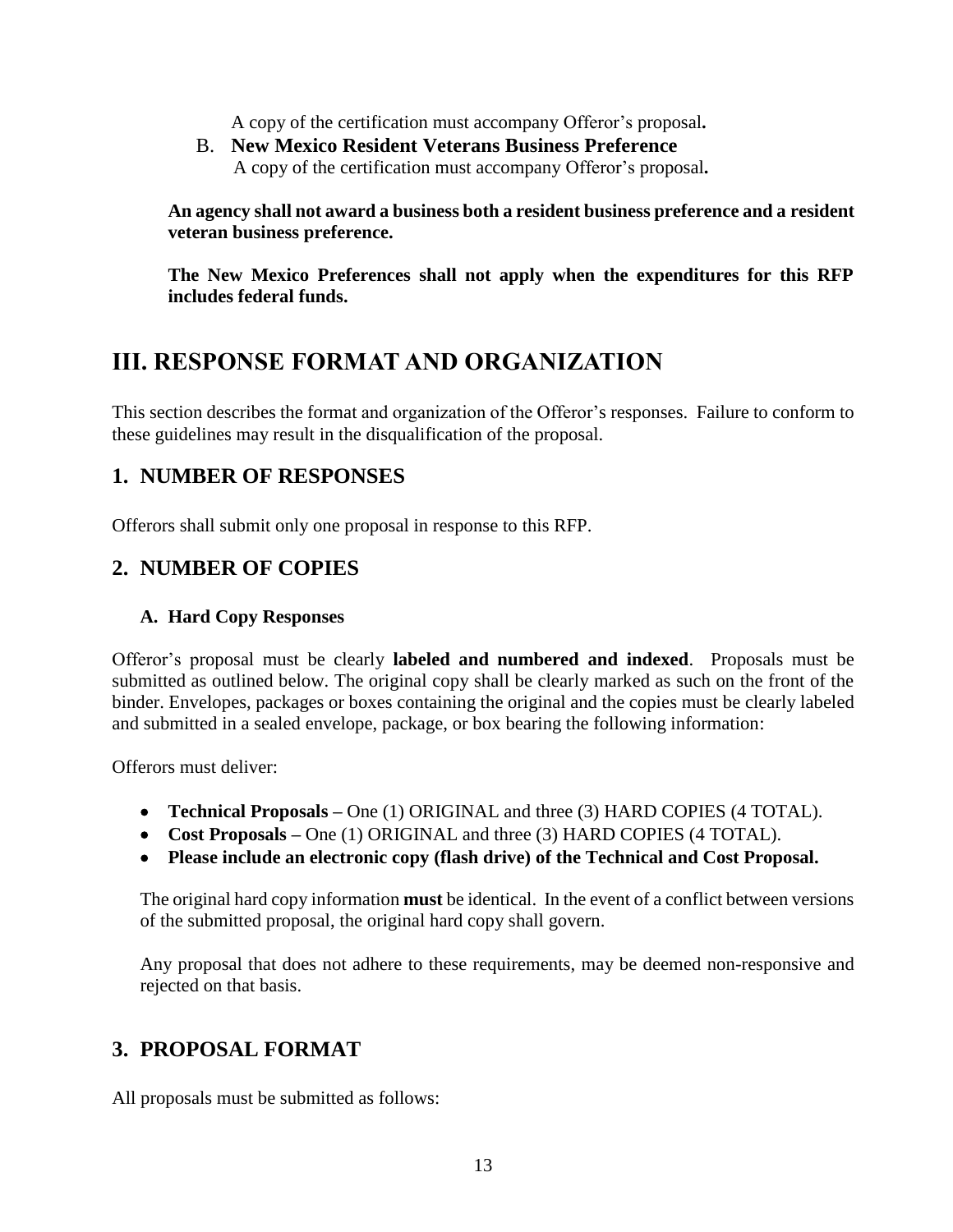Hard copies must be typewritten on standard  $8\frac{1}{2}$ " x 11" paper (larger paper is permissible for charts, spreadsheets, etc.) and placed within binders with tabs delineating each section.

Organization of folders/envelopes for hard copy proposals:

## **1. TECHNICAL PROPOSAL – Binder 1 - Proposal Content and Organization**

Direct reference to pre-prepared or promotional material may be used if referenced and clearly marked. The proposal **must be organized and indexed** in the following format and must contain, at a minimum, all listed items in the sequence indicated. Promotional material should be **minimal**.

- A. Signed Letter of Transmittal (Appendix C)
- B. Table of Contents
- C. Proposal Summary (Optional)
- D. Response to Contract Terms and Conditions
- E. Offeror's Additional Terms and Conditions
- F. Response to Specifications
	- 1. Organizational Experience
	- 2. Organizational References
	- 3. Mandatory Specification
	- 4. Conflict of Interest Affidavit (Appendix E)
	- 5. Signed Campaign Contribution Form (Appendix B)
	- 6. New Mexico Preferences (if applicable)
	- 7. Financial Stability
	- 8. Proof of Insurance and/or Surety Bonds
	- 9. Other Supporting Material (if applicable)

## **2. COST PROPOSAL – Binder 2 MUST BE IN A SEPARATE SEALED ENVELOPE**

- A. All costs to be incurred and billed to the county shall be described in detail. The Offeror should understand that the costs of insurance maintained by the organization in connection with the general conduct of its operation are allowable provided: that the types and content of coverage is in accordance with sound business practice and the rates and premiums are reasonable under the circumstances. Liability for that item remains with the Offeror. The proposed price quoted must include all applicable costs and applicable taxes.
- B. Offeror should submit a proposal with a detailed schedule of total costs per task. Offeror should also provide unit cost estimated (hourly, etc.) and time schedule for each task with in each task. The Offeror shall quote hourly rates for additional consulting beyond the scope of the described tasks.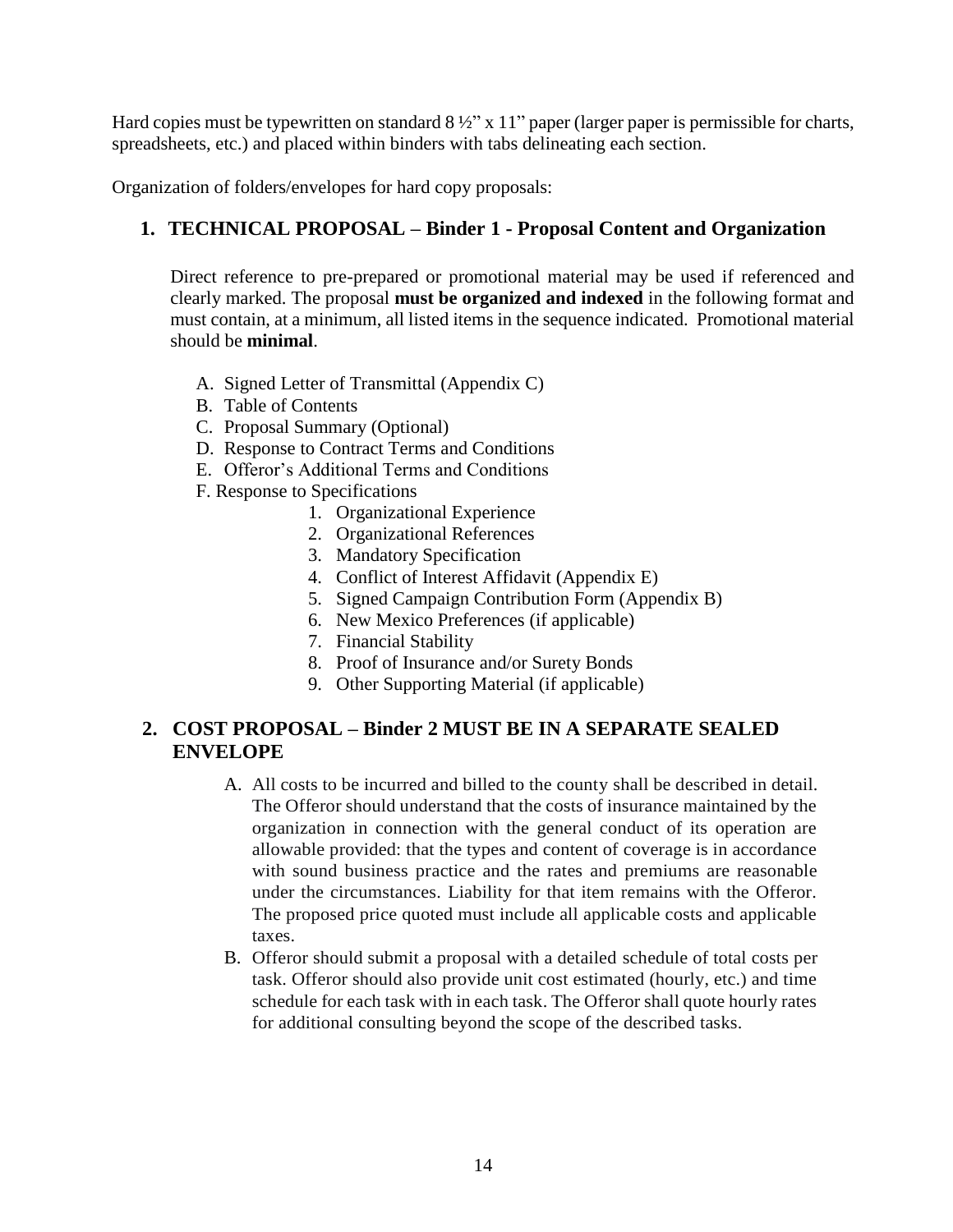Within each section of the proposal, Offerors should address the items in the order indicated above. All forms provided in this RFP must be thoroughly completed and included in the appropriate section of the proposal.

The proposal summary may be included by potential Offerors to provide the Evaluation Committee with an overview of the proposal; however, this material will not be used in the evaluation process unless specifically referenced from other portions of the Offeror's proposal.

## **IV. SPECIFICATIONS**

Offerors should respond in the form of a thorough narrative to each specification, unless otherwise instructed. The narratives, including required supporting materials, will be evaluated and awarded points accordingly.

## **A. DETAILED SCOPE OF WORK**

The following specifications are to be used as guidelines in submitting proposals and shall be made a part of the contract between Sandoval County and the successful Offeror.

The Sandoval County Business and Economic Development Department is soliciting proposals from prospective Offerors provide professional employment services and economic development services and to perform the following services. The following specifications are to be used as guidelines in submitting proposals and will be made a part of the contract between Sandoval County and the successful Offeror.

- 1. Identify the target region to be served, describe the population, key demographics and the region's top two or three economic drivers. Supporting documentation from local government supporting this designation is encouraged.
- 2. Identify and describe work offered to create jobs in the area served that is linked to the County's strategy and targets for Economic Development. Such must identify strategies and goals for:
	- a. The creation and development of new businesses;
	- b. The retention and expansion of existing Sandoval County companies;
	- c. The attraction and relocation or expansion of companies from outside our state;
	- d. Development of key industry sectors;
	- e. Retention and expansion of existing Sandoval County businesses;
	- f. Workforce development;
	- g. Rural and community economic development; and
	- h. Entrepreneurial and startup development.
- 3. Describe a plan to work regularly with regional, local, rural, tribal, quasi-governmental, and other key organizations' leadership.
- 4. Identify and describe a plan for product development and capacity building, which includes planning, profiling, marketing, for land and building inventory, build-to-suit teams, public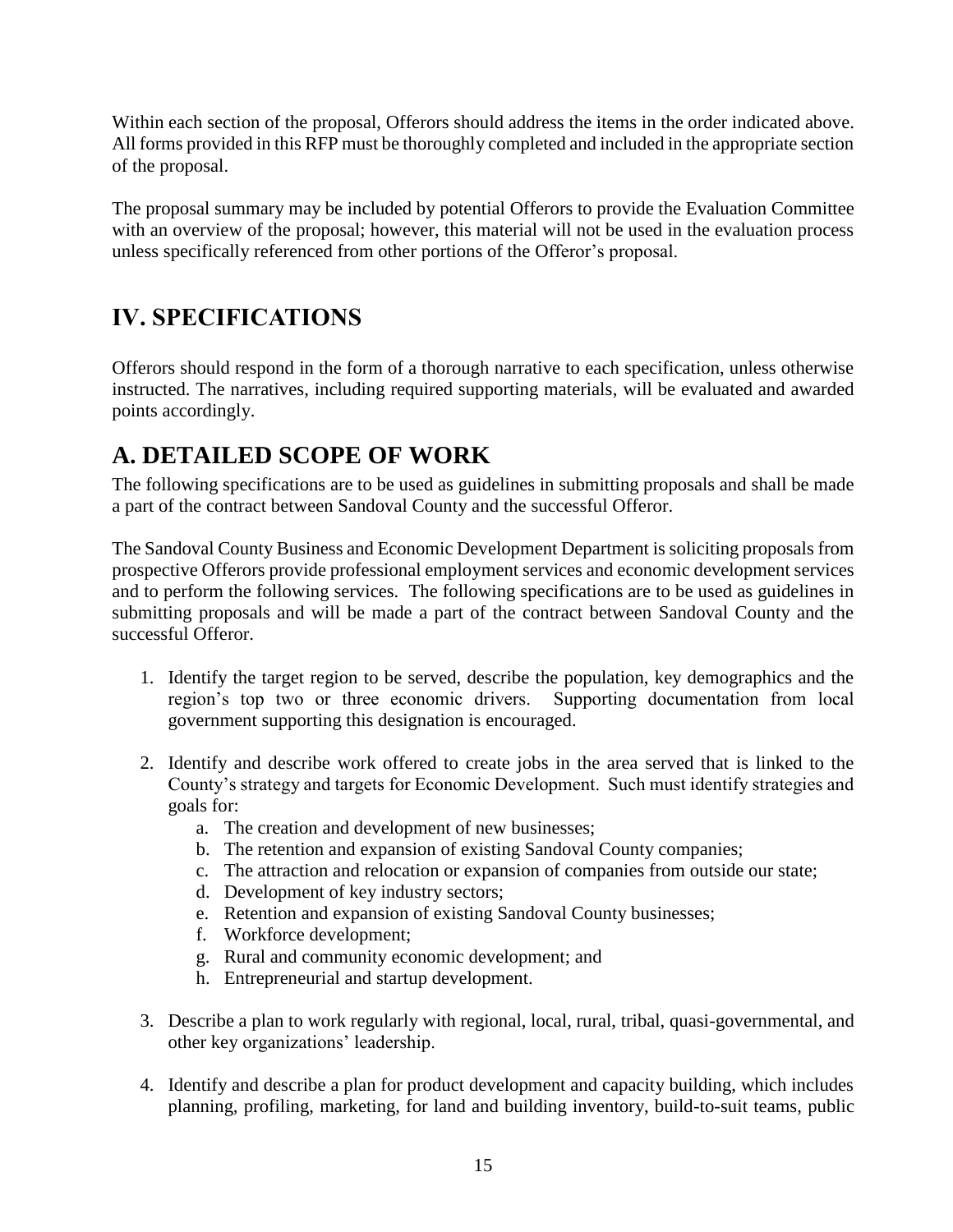and/or infrastructure development and improvements. This service requires a maintained database of key contacts for major commercial and industrial companies suitable for recruitment to Sandoval County and communities and development and maintenance of a database of available County sites and buildings for business locations.

- 5. Identify and describe an economic development promotional, marketing and public relations campaign for Sandoval County's Economic and Business Development initiatives and/or other County related initiatives, related to the County's branding strategy. The service will require attendance at trade shows, sales missions, and/or varied presentation forums. Describe the analysis of market research and data to evaluate campaign effectiveness.
- 6. Identify and describe resources available to the offeror that will fulfill the necessary research, date and compilation, county asset inventory compilation/profiling, and RFP/RFI process. Include process and successes.
- 7. The offeror shall maintain familiarity with federal and state legislative and regulatory developments that may impact the business community and shall outlie the professional development and training resources utilized to stay abreast. Describe use and conveyance process for this aspect.
- 8. The offeror shall support, participate, secure or administer economic development grant opportunities for the County or communities within, when applicable. Identify and outline such opportunities or successes, and their purpose or benefit.
- 9. Provide the method/means to measure the outcome of efforts that will reflect the ROI/ROR, revenue or impact to the County's tax base and cost or benefit to the County's tax base. Describe how you will report this.
- 10. Describe the approaches that you would use as the responsible party for the development of responses to Request for Information (RFI), Requests for Proposals (RFP), and national/global site selector interest, relations, and visits/activity, for economic-based inquiries and projects.
- 11. The offeror may design, procure and/or manage specific County assets for infrastructure design, use, or promotion. Outline or propose your delivery method for overseeing a complex real estate project as a special purpose entity or as a public-private partnership.
- 12. Identify and describe the partnership and communication plan to work with the local business community, financial community, developer community, investment community, real estate community, and local business organizations.
- 13. Describe your organization's track record in economic development, and briefly describe your organizational capacity necessary to carry out the strategies, goas, or plan for economic development.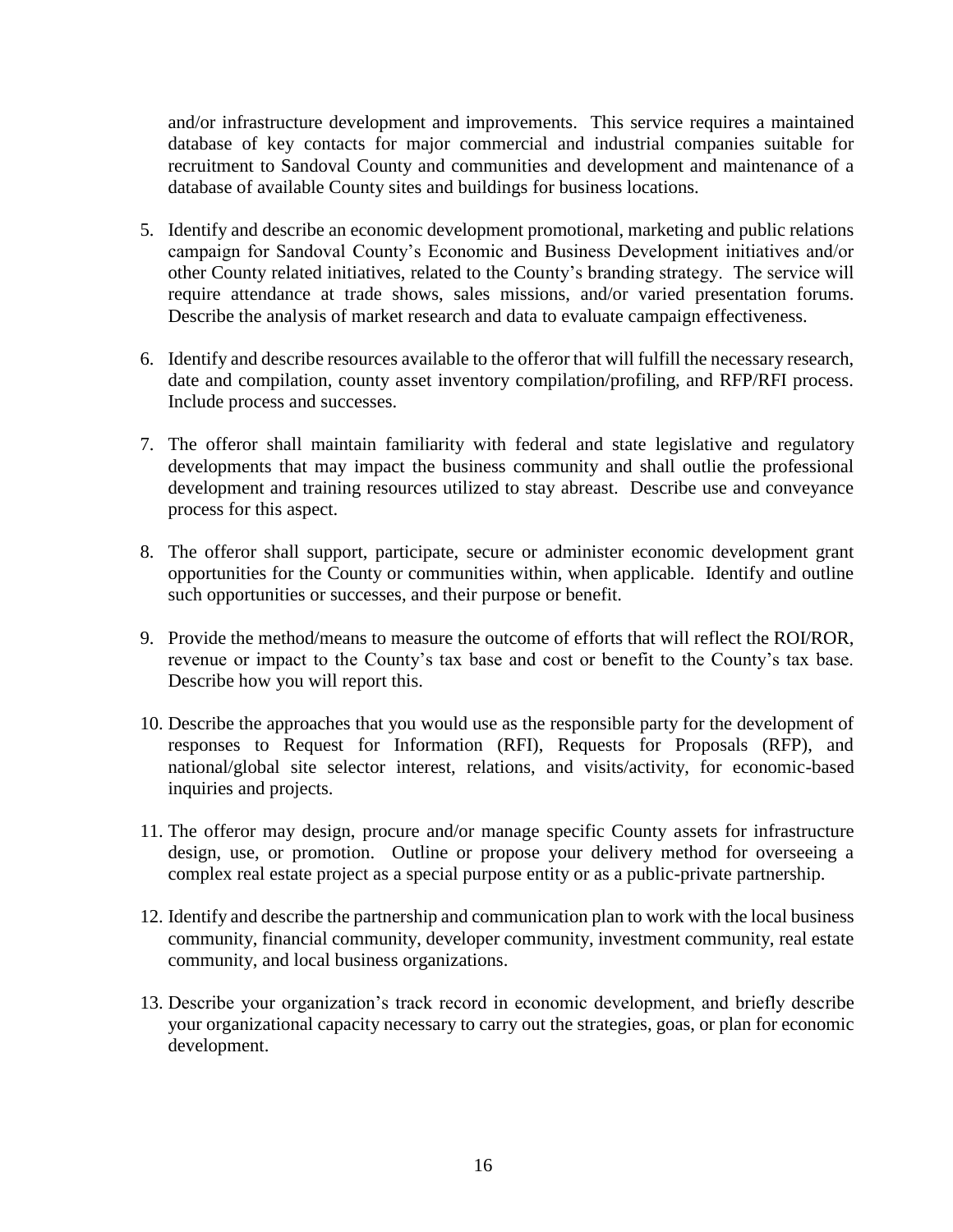- 14. Offeror shall perform additional duties, as projects identified by Sandoval County Administration or Economic/Business Development Department, subject to the available resources and time.
- 15. The Offeror is responsible for the implementation of "Specifications" and shall submit a detailed narrative proposing how they will accomplish the services as stated above. Although every effort has been made to fully describe the scope of services, it is anticipated that changes may be required during the course of award to accommodate the County. The changes to the scope of work that may be required shall be negotiated and authorized by a contract amendment as they are identified. The County, at its own discretion, may or may not elect to use any or all services described herein.
- 16. Specifications to include a Scope of Work and plan for identification (location) and marketing to address the following:
	- a. Create a scope of work and plan for identification (location) and marketing of parcels and building specifically to include target property sites for economic base employer recruitment. Work plan to outline opportunities within currently zoned commercial/industrial sites described as and within the proximity areas described as follows:
		- i. Large parcel sites (70 acres plus) with M-1 zoning with US 550 exposure and access to adjacent land for expansion.
		- ii. Paseo Gateway Area within proximity to Paseo del Volcan. Currently Zoned TZ Transitional Zoning with option to Rezone to CMU Commercial Mixed Use.
		- iii. Loma Barbon & Paseo Gateway adjacent and including State Land parcel areas.
		- iv. Loma Barbon within proximity to US 550 NE frontage and Commercial Mixed Use areas of focus and including State Land parcel areas.
		- v. Parcel 32 and Parcel 36 NM State Land Office (SLO) and Sandoval County.
		- vi. Medium to large parcel sites (30 acres plus) within City of Rio Rancho's Unit 10 designated business park area.
		- vii. Medium to large parcel sites with M-1 zoning (13 acres plus) with close proximity to Rio Rancho's City Center.
		- viii. Small to Medium Commercial parcel sites (five acres plus) with exposure and access to Unser Gateway Corridor.
	- b. Town of Bernalillo Small to medium industrial park parcel(s) (two to ten acres) with M-1 zoning located in or within close proximity to Calle Industrial in Bernalillo, NM. Opportunity Zone parcels to be afforded higher incentive priority. Census tracts: 35043940500.
	- c. Algodones Business Park frontage access from I-25 and ability to secure industrial zoning.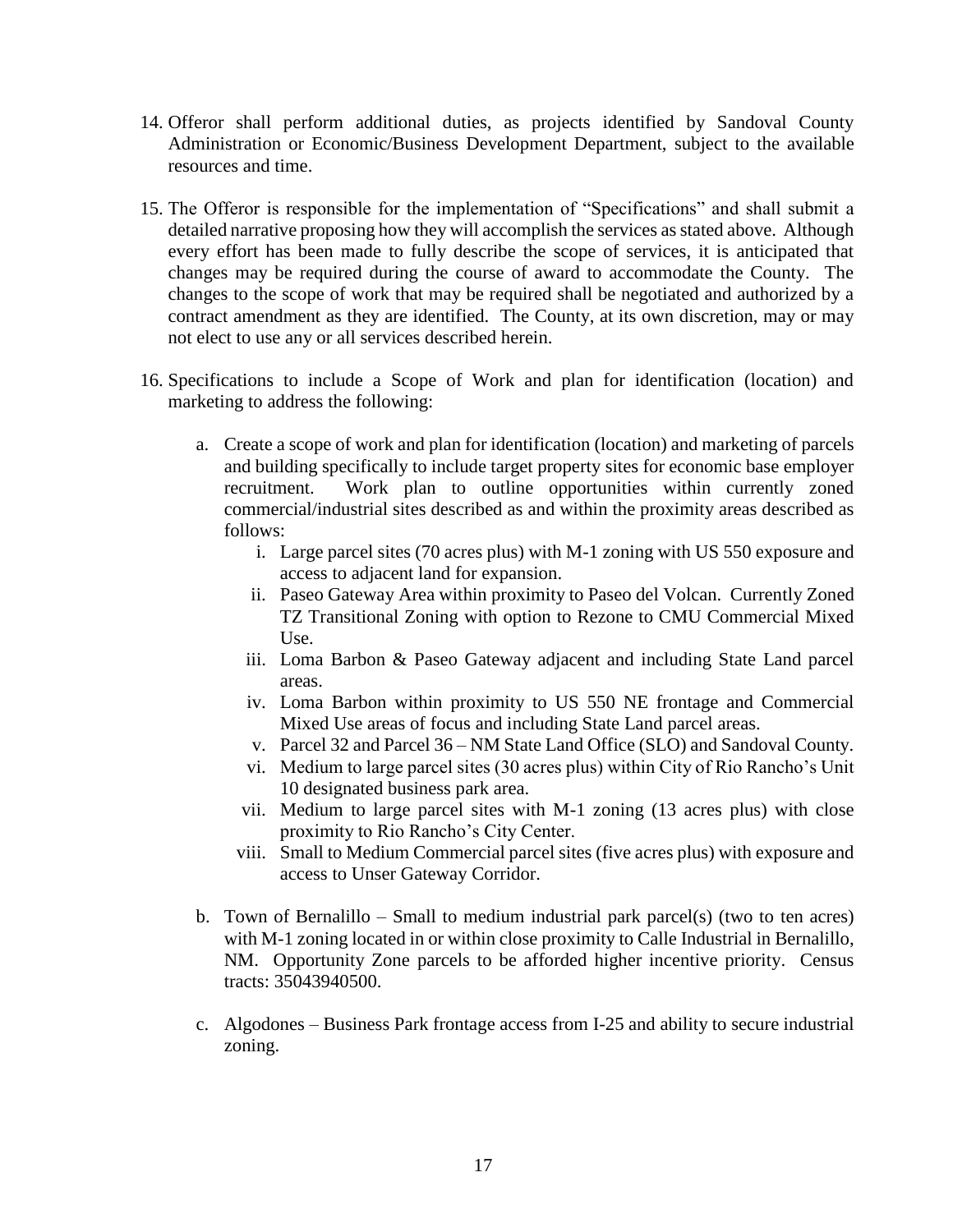- d. Village of Cuba Opportunity Zone Census Tract: 35043940900 or that abuts 35031944000 and 35043010900.
- e. *No less than one parcel target within each of the eight target areas as specified to receive focused collaterals for targeted recruitment or expansion economic based job creation.*
- f. Experience with and familiarity of Possible Incentives to include, but not limited to:
	- i. State of New Mexico LEDA (Local Economic Development Act) Funds;
	- ii. Sandoval County LEDA (Local Economic Development Act) Funds;
	- iii. Industrial Revenue Bond tax abatement from Sandoval County;
	- iv. JTIP (Job Training Incentive Program) from the State of New Mexico; and
	- v. Local Economic Development Act (LEDA) to allow for a portion of construction-related Gross Receipts Tax (GRT) to be rebated back to companies for large, significant, job-creating projects. Signed into law on April 7, 2021.
- g. Data Resource:
	- i. Workforce Demographics skilled level, size, and availability;
	- ii. Available sites and building, such as size and available lease options;
	- iii. Housing data specifics including rental, availability and affordability; and
	- iv. Database list of real estate agencies, business associations, local community colleges, universities, etc.
- h. Marketing Plan (Annually) Information to include:
	- i. Goals > Objectives > How > Monitor > Process for Evaluation;
	- ii. Business Retention Expansion (BRE) Program Plan to include public and private partnerships, Business Visitation, and Surveying; and
	- iii. Data areas to examine:
		- 1. Labor force;
		- 2. Access to markets;
		- 3. Transportation;
		- 4. Educational infrastructure;
		- 5. Site availability;
		- 6. Tax rates;
		- 7. Utility cost and availability;
		- 8. Quality of life; and
		- 9. Business climate.

## **B. TECHNICAL SPECIFICATIONS**

### **1. Organizational Experience:**

a) Provide and organizational chart indicating the names of each person to be assigned to the economic development service project and their areas of expertise. The narrative **must** thoroughly describe how the Offeror has supplied expertise for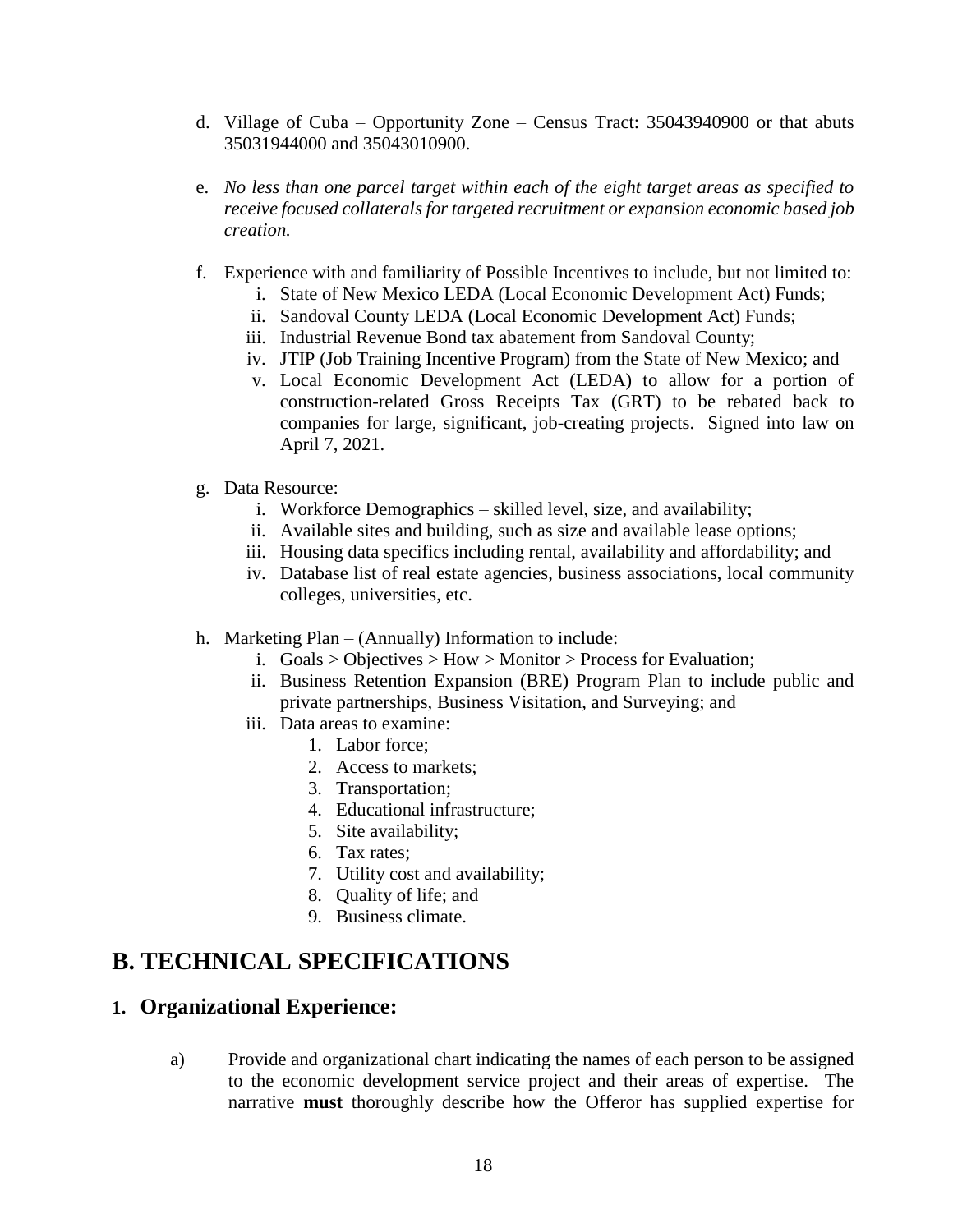similar contracts and must include the extent of their experience, expertise and knowledge as a provider for the needs of this RFP.

b) Provide a narrative discussion of your firm's experience in economic development services and measuring and organization's effectiveness.

## **2. Organizational References**

Offerors must provide a minimum of three (3) references from similar projects performed for state or local government clients within the last three (3) years.

The Evaluation Committee may contact any or all references for validation of information submitted. If this step is taken, the Procurement Manager and the Evaluation Committee must all be together on a conference call with the submitted reference so that the Procurement Manager and all members of the Evaluation Committee receive the same information. Additionally, the County reserves the right to consider any and all information available to it.

Offeror is required to submit APPENDIX D, Organizational Reference Questionnaire ("Questionnaire"), to the business references it lists. **The business references must submit the Questionnaire directly to the designee identified in APPENDIX D. The business references must not return the completed Questionnaire to the Offeror.** It is the Offeror's responsibility to ensure the completed forms are submitted on or before the date indicated in the Sequence of Events for inclusion in the evaluation process.

### **Offerors shall submit the following Business Reference information as part of Offer:**

- a) Client name;
- b) Project description;
- c) Project dates (starting and ending);
- d) Staff assigned to reference engagement; and
- e) Client project manager name, telephone number, fax number, and e-mail address.

## **3. Mandatory Specifications**

A brief explanation is required for each mandatory specification listed below. Offerors are encouraged to fully address each category as points are assigned:

- A. Provide the name of the firm, principal member or officer, address, and phone number who will be responsible for the administration of the contract.
- B. Provide a narrative description of the capability, effort and approach your firm will provide to accomplish the detailed scope of work.
- C. Provide a description and schedule of each work product proposed to be accomplished by your firm.
- D. Detail your understanding of what the County is seeking in regards to Employer Development and Economic Development Services. *(Understanding of Project and Scope of Service)*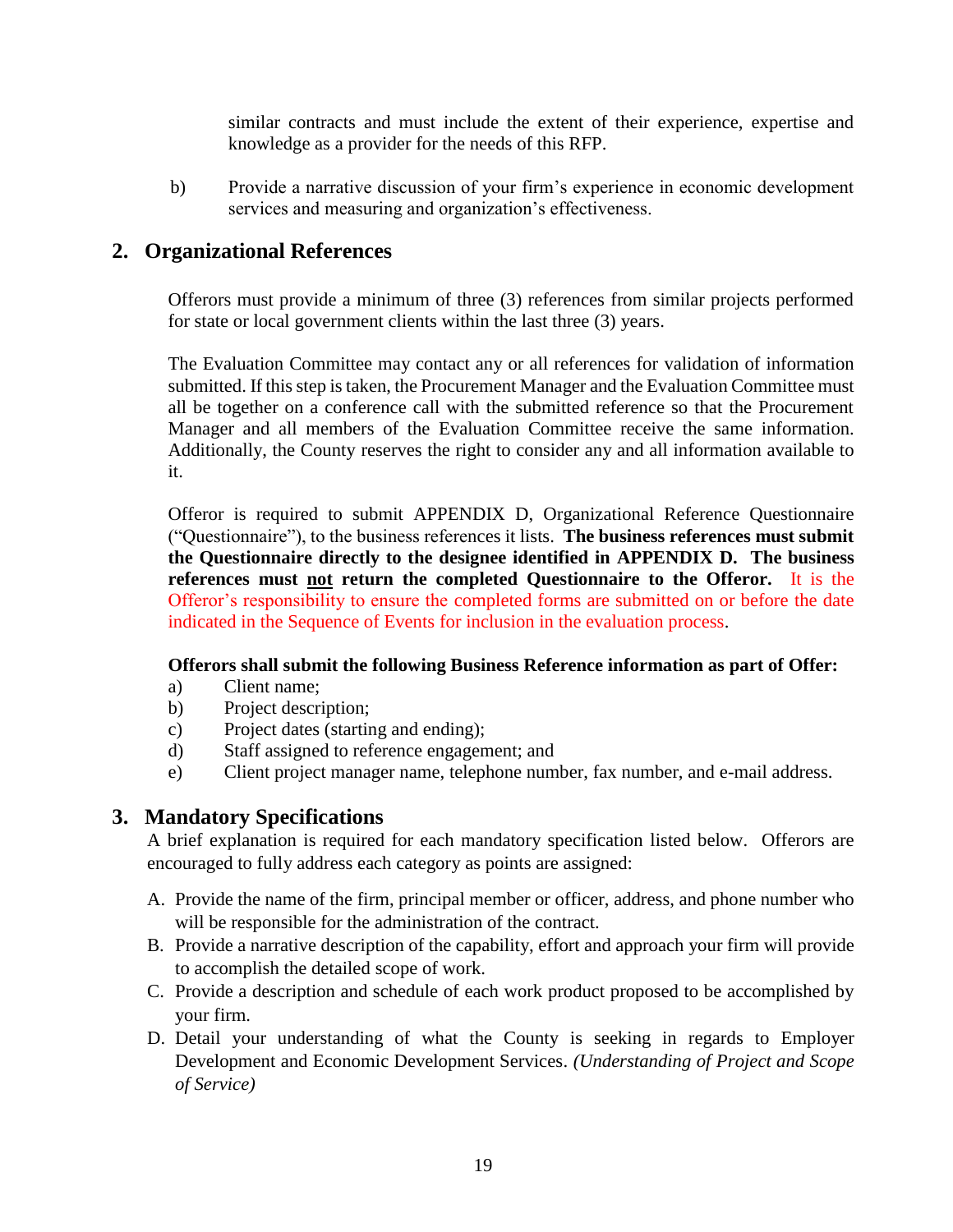## **4. Business Specifications**

## **Financial Stability**

Offerors must submit copies of the most recent years independently audited financial statements and the most current 10k, as well as financial statements for the proceeding three years if they exist. The submission must include the audit opinion, the balance sheet, statements of income, retained earnings, cash flows and the notes to the financial statements. If independently audited financial statements do not exist, Offeror must state the reason, and instead submit sufficient information (e.g.,  $D \& B$  report) to enable the Evaluation Committee to assess the financial stability of the Offeror.

## **Insurance**

**ALL RESPONDENTS MUST** submit with their proposal, proof of insurance for Professional Liability in the amount of \$1,000,000. Proof shall be by submission of copies of current policies or current Certificates of Insurance, including the effective dates of coverage. Sandoval County requires the following provisions awarded by vendor:

- Sandoval County to be named as additional insured or an insured on all required policies.
- Sandoval County shall be provided with an unconditional thirty (30) days advance written notice of cancellation or material change (i.e. no limit on the notice of cancellation) on all policies.
- Prior to the execution of the resulting contract, the Sandoval County Purchasing Office shall be supplied with an original certificate of insurance evidencing the stated requirements. This insurance shall be effective for the contract duration and renewal certificates shall also be supplied upon expiration.

## **V. EVALUATION**

## **A. EVALUATION POINT SUMMARY**

The following is a summary of evaluation factors with point values assigned to each. These weighted factors will be used in the evaluation of individual potential Offeror proposals by sub-category.

| <b>Factors</b>                   | <b>Points Available</b> |
|----------------------------------|-------------------------|
| <b>Organizational Experience</b> | 50 points               |
|                                  |                         |
| <b>Organizational References</b> | 10 points               |
|                                  |                         |
| <b>Mandatory Specifications</b>  | 15 points               |
|                                  |                         |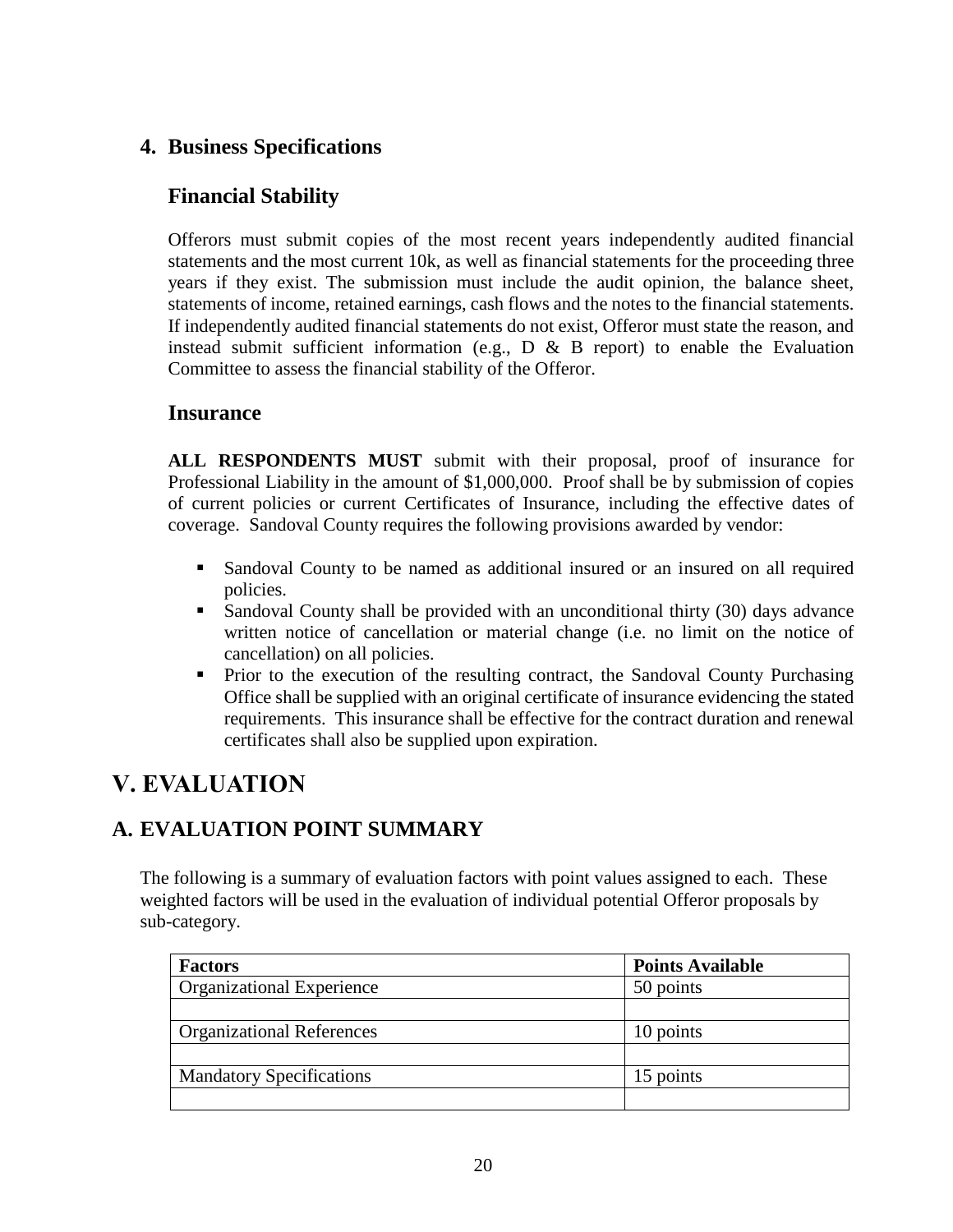| <b>POSSIBLE TOTAL COST POINTS</b>                   | 25 points  |
|-----------------------------------------------------|------------|
| Lowest Responsive offer Cost                        |            |
| ---------------------- X Available Award Points     |            |
| This Offeror's Cost                                 |            |
|                                                     |            |
| <b>GRAND TOTAL POSSIBLE POINTS</b>                  | 100 POINTS |
|                                                     |            |
| Letter of Transmittal                               | Pass/Fail  |
| <b>Signed Campaign Contribution Disclosure Form</b> | Pass/Fail  |
| <b>Conflict of Interest Affidavit</b>               | Pass/Fail  |
| <b>Financial Stability</b>                          | Pass/Fail  |
| Proof of Insurance                                  | Pass/Fail  |
|                                                     |            |
| New Mexico Preference - Resident Vendor Points      |            |
| New Mexico Preference - Resident Veterans Points    |            |

Table 1: Evaluation Point Summary

## **B. EVALUATION FACTORS**

**<sup>3</sup>**Points will be awarded based on the thoroughness and clarity of the response of the engagements cited and the perceived validity of the response.

#### **a. Organizational Experience**

Points will be awarded based on the thoroughness and clarity of Offeror's response in this Section. The Evaluation Committee will also weigh the relevancy and extent of Offeror's experience, expertise and knowledge; and of personnel education, experience and certifications/licenses. In addition, points will be awarded based on Offeror's candid and well-thought-out response to successes and failures, as well as the ability of the Offeror to learn from its failures and grow from its successes.

#### **b. Organizational References**

Points will be awarded based upon an evaluation of the responses to a series of questions on the Organizational Reference Questionnaire (Appendix D). Offeror will be evaluated on references that show positive service history, successful execution of services and evidence of satisfaction by each reference. References indicating significantly similar services/scopes of work and comments provided by a submitted reference will add weight and value to a recommendation during the evaluation process. Points will be awarded for each individual response up to 1/3 of the total points for this category. Lack of a response will receive zero (0) points.

The Evaluation Committee may contact any or all business references for validation of information submitted. If this step is taken, the Procurement Manager and the Evaluation Committee must all be together on a conference call with the submitted reference so that the Procurement Manager and all members of the Evaluation Committee receive the same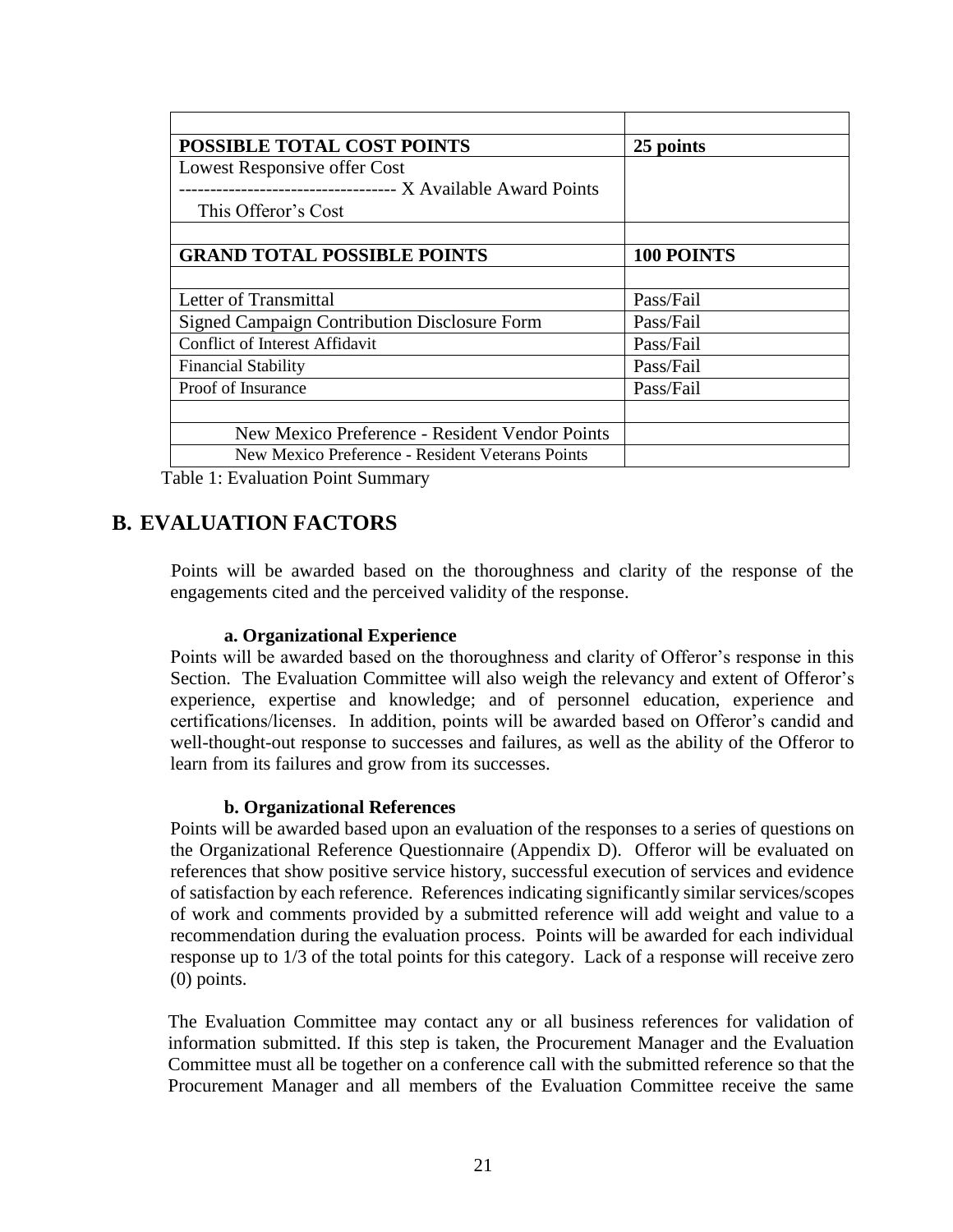information. Additionally, the Agency reserves the right to consider any and all information available to it.

#### **c. Mandatory Specifications**

Points will be awarded based on the thoroughness and clarity of Offeror's response in this section.

**d. Cost Lowest Responsive Offeror's Cost ---------------------------------------------------------- X Available Points**

 **Each Offeror's Cost**

**e. Pass/Fail Section: A "fail" for any item(s) below will result in a nonresponsive proposal and the proposal will** *not* **be evaluated.** 

- **Letter of Transmittal**
- **Signed Campaign Contribution Disclosure Form**
- **Conflict of Interest Affidavit Form**
- **Proof of Financial Stability**
- **Proof of Insurance**

### 1. New Mexico Preferences

Percentages will be determined based upon the point-based system outlined in NMSA 1978, § 13-1-21 (as amended).

## A. **New Mexico Business Preference**

If the Offeror has provided their Preference Certificate the Preference Points for a New Mexico Business is 5% of the total points available in this RFP.

## B. **New Mexico Resident Veterans Business Preference**

If the Offeror has provided a copy of their Preference Certificate the Preference Points for a New Mexico Resident Veteran Business is 10% of the total points available in this RFP.

### **2. Interview**

If an interview is held, the Purchasing Manager will distribute questions and instructions to the finalists prior to the scheduled interview. A maximum of 100 points are possible in scoring each interview for this RFP. The Evaluation Committee may, at their discretion, request additional clarification as to the contents of the RFP submittal from any of the Offeror's.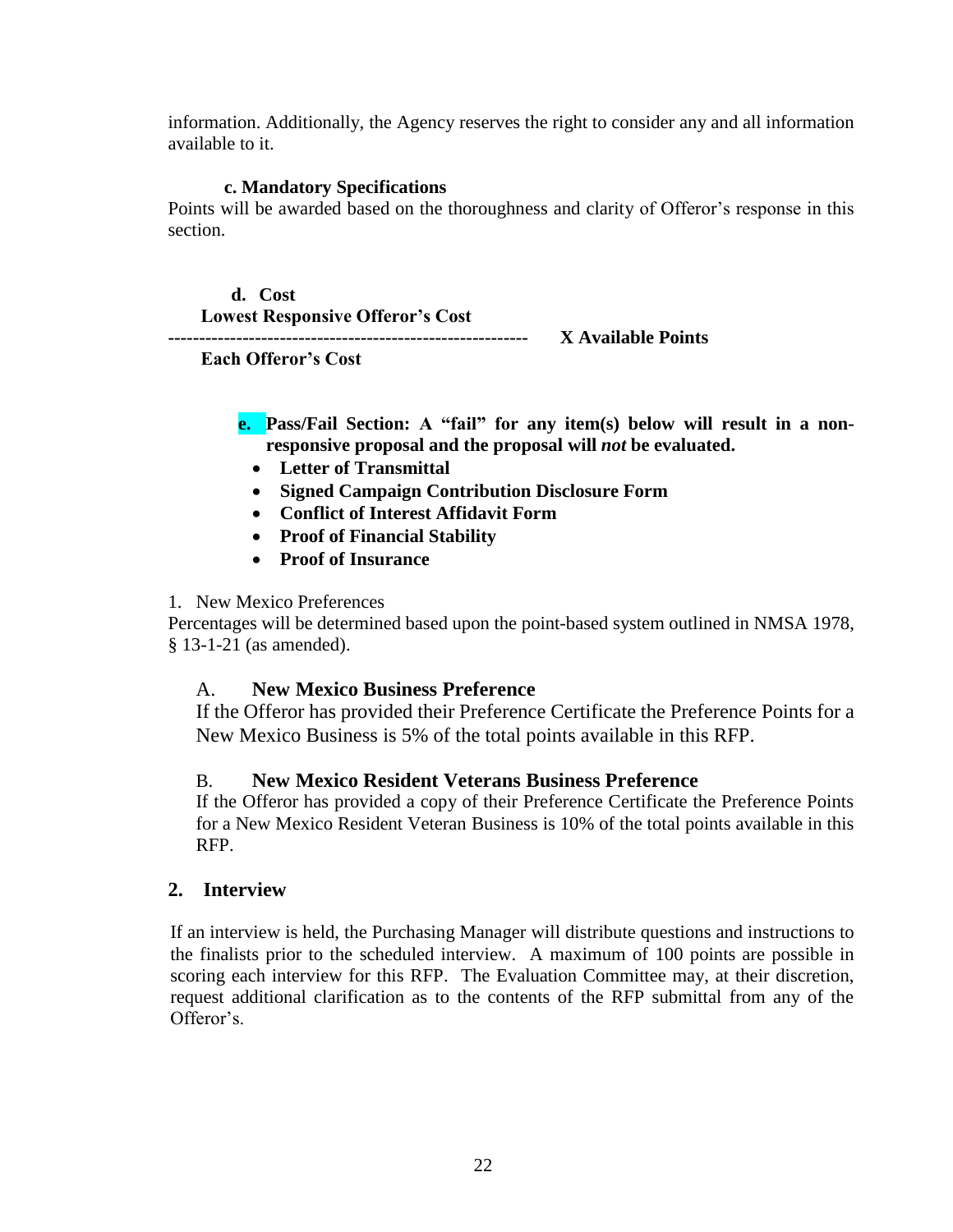## **EVALUATION PROCESS**

- 1. All Offeror proposals will be reviewed for compliance with the requirements and specifications stated within the RFP. Proposals deemed non-responsive will be eliminated from further consideration.
- 2. The Procurement Manager may contact the Offeror for clarification of the response.
- 3. The Evaluation Committee may use other sources of information to perform the evaluation.
- 4. Responsive proposals will be evaluated on the factors set forth in the RFP, which have been assigned a point value. The responsible Offeror(s) with the highest scores will be selected as finalist Offeror(s), based upon the proposals submitted. The responsible Offeror(s) whose proposals are most advantageous to the County taking into consideration the evaluation factors will be recommended for award. Please note, however, that a serious deficiency in the response to any one factor may be grounds for rejection regardless of overall score.

## **APPENDICES-A through E must be completed and submitted**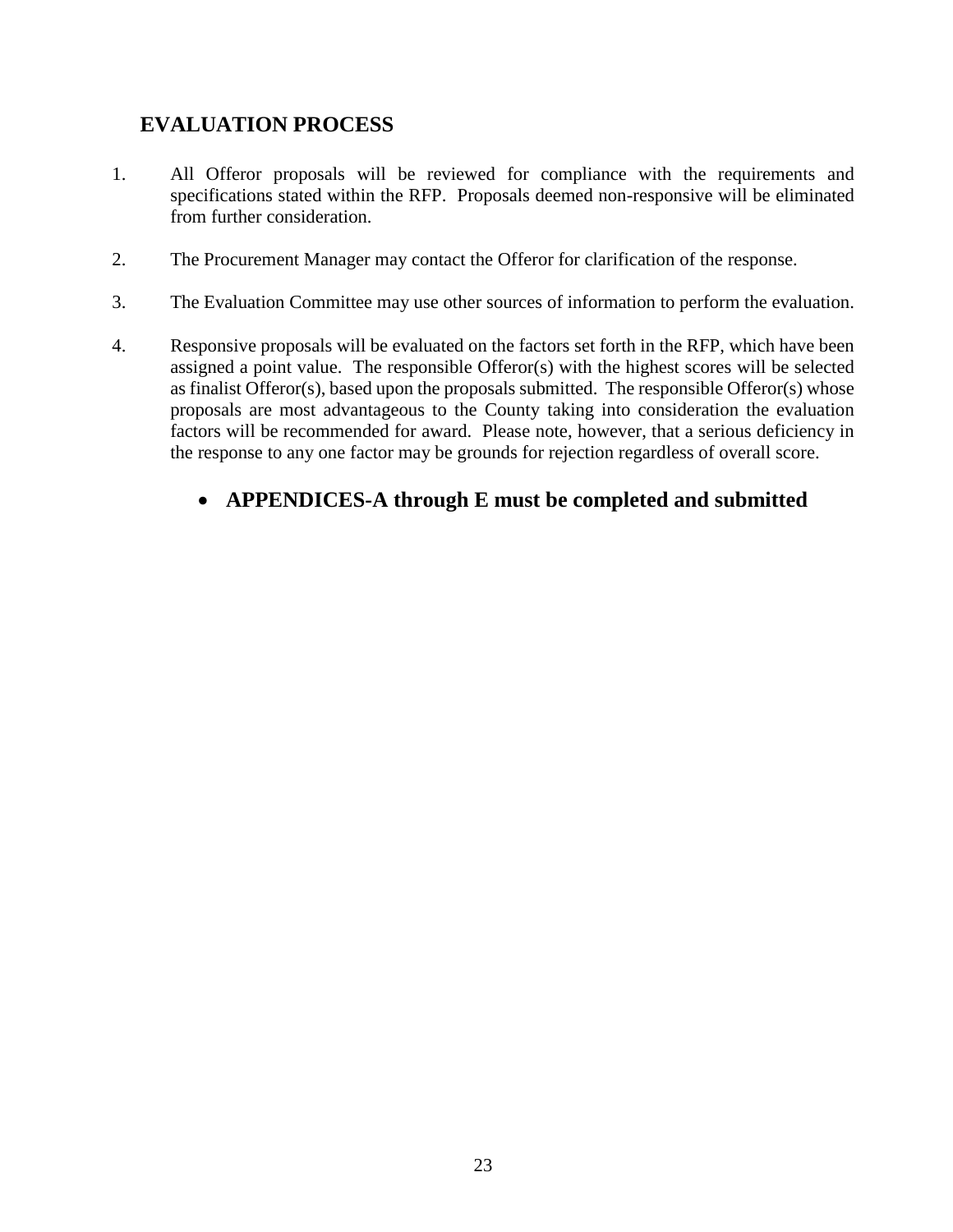## **APPENDIX A**

## **ACKNOWLEDGEMENT OF RECEIPT FORM**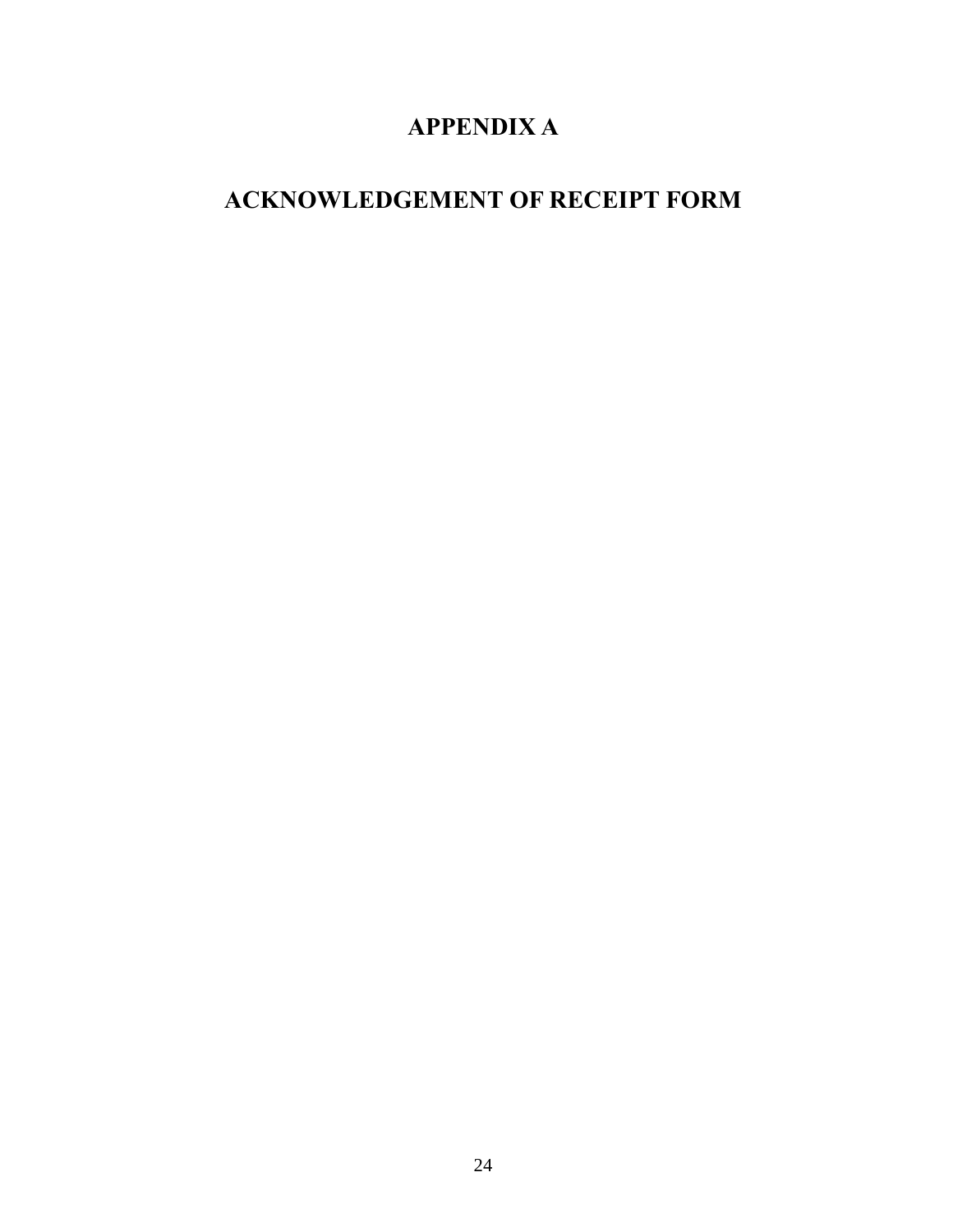## **APPENDIX A**

## **REQUEST FOR PROPOSAL**

## **Employer Development & Economic Development Services** RFP# FY22-CBD-02 **ACKNOWLEDGEMENT OF RECEIPT FORM**

In acknowledgement of receipt of this Request for Proposal the undersigned agrees that s/he has received a complete copy, beginning with the title page and table of contents, and ending with APPENDIX F.

The acknowledgement of receipt should be signed and returned to the Procurement Manager no later than **May 20, 2022** by 5:00 pm (Mountain Daylight Time). Only potential Offerors who elect to return this form completed with the indicated intention of submitting a proposal will receive copies of all Offeror written questions and the written responses to those questions as well as RFP amendments, if any are issued.

| CITY: STATE: ZIP CODE:                                                                                                                                                                                                         |  |  |
|--------------------------------------------------------------------------------------------------------------------------------------------------------------------------------------------------------------------------------|--|--|
| SIGNATURE: VALUE AND SIGNATURE AND SIGNATURE AND SIGNATURE AND SIGNATURE AND SIGNATURE AND SIGNATURE AND SIGNATURE AND SIGNATURE AND SIGNATURE AND SIGNATURE AND SIGNATURE AND SIGNATURE AND SIGNATURE AND SIGNATURE AND SIGNA |  |  |

This name and address will be used for all correspondence related to the Request for Proposal.

Firm does/does not (circle one) intend to respond to this Request for Proposal.

Leslie Olivas, Senior Procurement Specialist Sandoval County 1500 Idalia Road Bldg. D, PO Box 40 Bernalillo, NM 87004 Fax: 505-404-5873 E-mail: [ldolivas@sandovalcountynm.gov](mailto:ldolivas@sandovalcountynm.gov)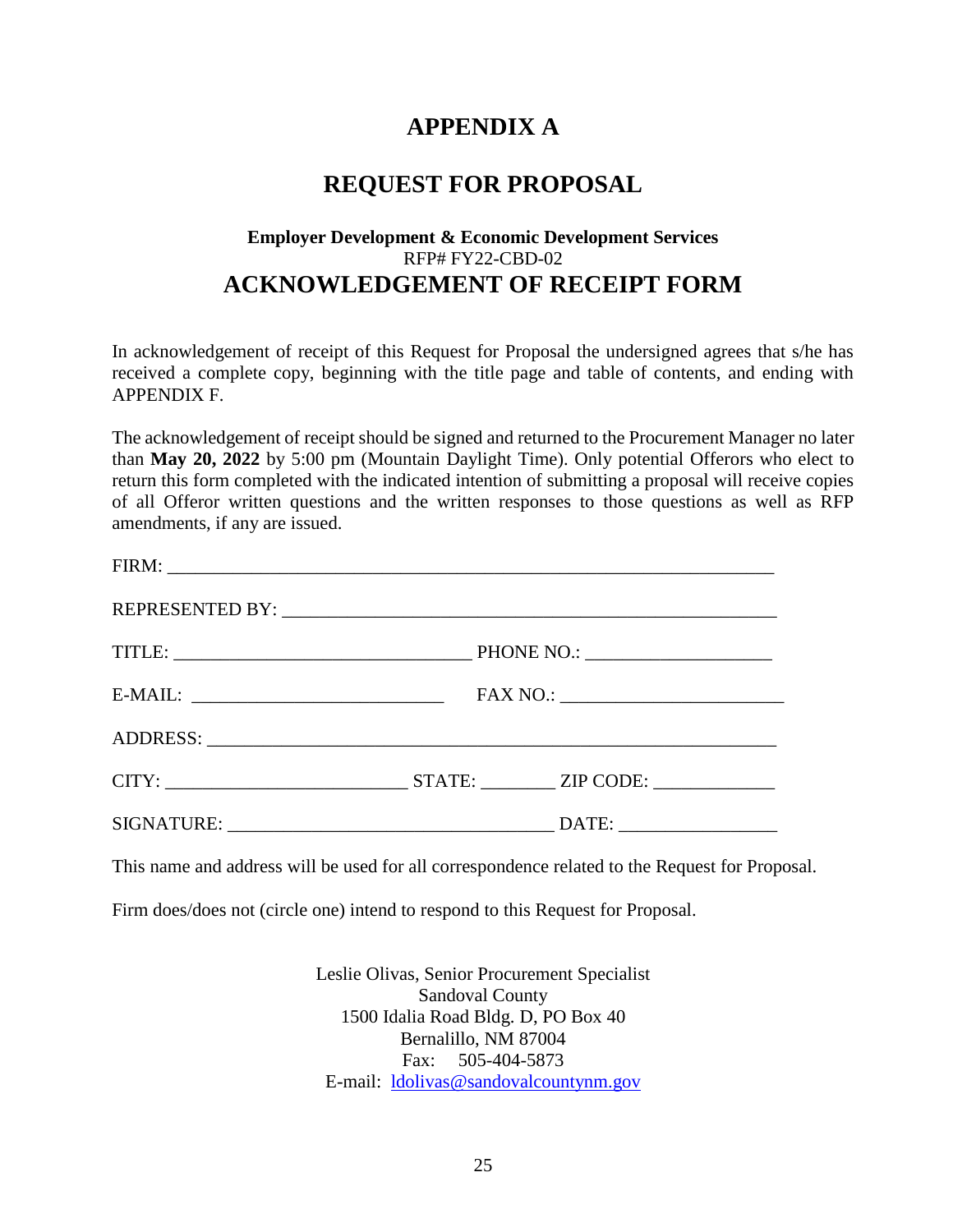## **APPENDIX B**

## **CAMPAIGN CONTRIBUTION DISCLOSURE FORM**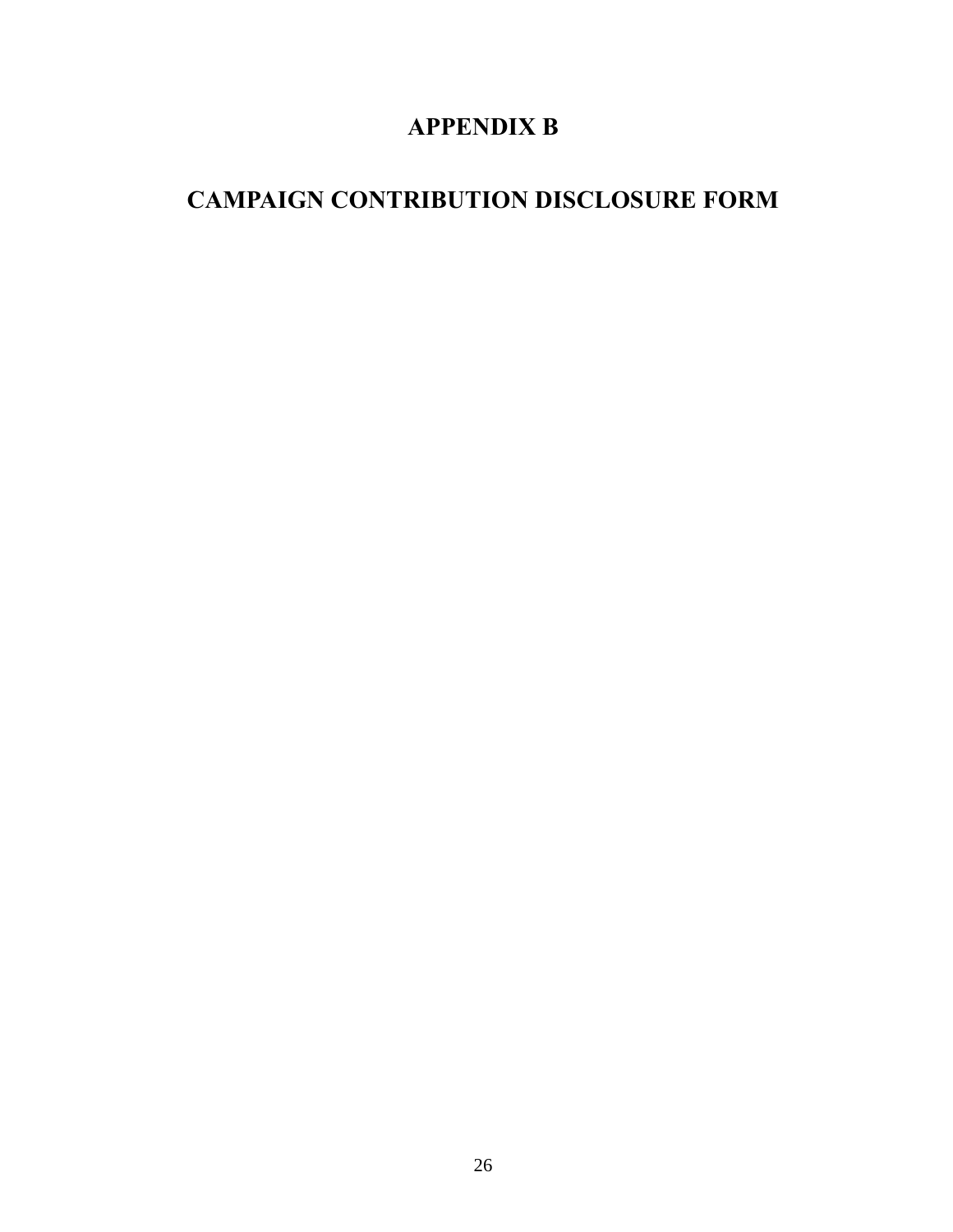## **Campaign Contribution Disclosure Form**

Pursuant to NMSA 1978, § 13-1-191.1 (2006), any person seeking to enter into a contract with any state agency or local public body for professional services, a design and build project delivery system, or the design and installation of measures the primary purpose of which is to conserve natural resources must file this form with that state agency or local public body. This form must be filed even if the contract qualifies as a small purchase or a sole source contract. The prospective contractor must disclose whether they, a family member or a representative of the prospective contractor has made a campaign contribution to an applicable public official of the state or a local public body during the two years prior to the date on which the contractor submits a proposal or, in the case of a sole source or small purchase contract, the two years prior to the date the contractor signs the contract, if the aggregate total of contributions given by the prospective contractor, a family member or a representative of the prospective contractor to the public official exceeds one hundred dollars (\$100) over the two year period.

Furthermore, the state agency or local public body shall void an executed contract or cancel a solicitation or proposed award for a proposed contract if: 1) a prospective contractor, a family member of the prospective contractor, or a representative of the prospective contractor gives a campaign contribution or other thing of value to an applicable public official or the applicable public official's employees during the pendency of the procurement process or 2) a prospective contractor fails to submit a fully completed disclosure statement pursuant to the law.

THIS FORM MUST BE FILED BY ANY PROSPECTIVE CONTRACTOR WHETHER OR NOT THEY, THEIR FAMILY MEMBER, OR THEIR REPRESENTATIVE HAS MADE ANY CONTRIBUTIONS SUBJECT TO DISCLOSURE.

The following definitions apply:

"Applicable public official" means a person elected to an office or a person appointed to complete a term of an elected office, who has the authority to award or influence the award of the contract for which the prospective contractor is submitting a competitive sealed proposal or who has the authority to negotiate a sole source or small purchase contract that may be awarded without submission of a sealed competitive proposal.

"Campaign Contribution" means a gift, subscription, loan, advance or deposit of money or other thing of value, including the estimated value of an in-kind contribution, that is made to or received by an applicable public official or any person authorized to raise, collect or expend contributions on that official's behalf for the purpose of electing the official to either statewide or local office.

"Campaign Contribution" includes the payment of a debt incurred in an election campaign, but does not include the value of services provided without compensation or unreimbursed travel or other personal expenses of individuals who volunteer a portion or all of their time on behalf of a candidate or political committee, nor does it include the administrative or solicitation expenses of a political committee that are paid by an organization that sponsors the committee.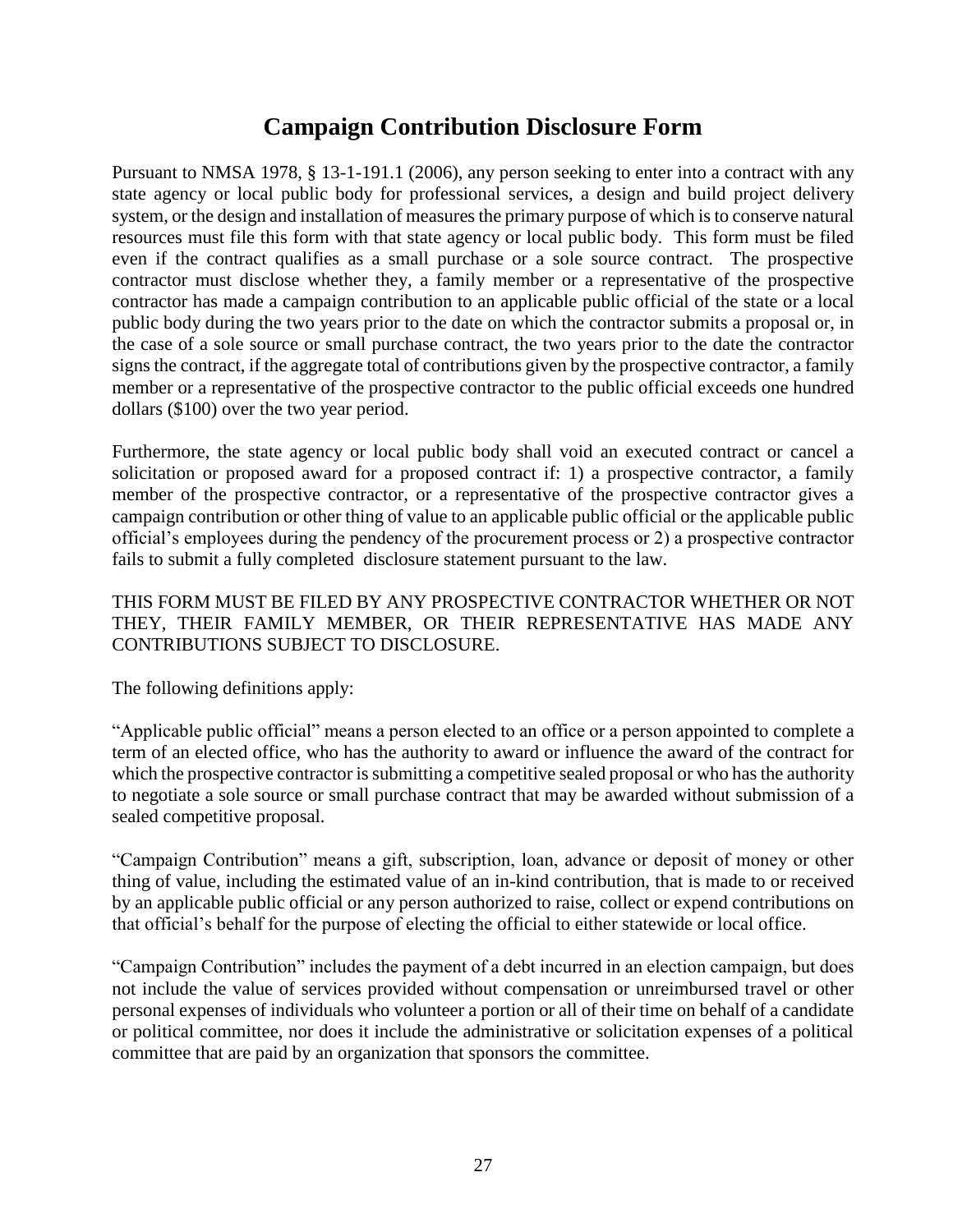"Family member" means spouse, father, mother, child, father-in-law, mother-in-law, daughter-inlaw or son-in-law.

"Pendency of the procurement process" means the time period commencing with the public notice of the request for proposals and ending with the award of the contract or the cancellation of the request for proposals.

"Person" means any corporation, partnership, individual, joint venture, association or any other private legal entity.

"Prospective contractor" means a person who is subject to the competitive sealed proposal process set forth in the Procurement Code or is not required to submit a competitive sealed proposal because that person qualifies for a sole source or a small purchase contract.

"Representative of a prospective contractor" means an officer or director of a corporation, a member or manager of a limited liability corporation, a partner of a partnership or a trustee of a trust of the prospective contractor.

DISCLOSURE OF CONTRIBUTIONS:

| <b>Contribution Made By:</b>               |                                                                  |  |
|--------------------------------------------|------------------------------------------------------------------|--|
| <b>Relation to Prospective Contractor:</b> | <u> 2002 - Jan James James Barnett, fransk politik (d. 1882)</u> |  |
|                                            |                                                                  |  |
| Date Contribution(s) Made:                 |                                                                  |  |
| $Amount(s)$ of Contribution(s)             |                                                                  |  |
| Nature of Contribution(s)                  |                                                                  |  |
| Purpose of Contribution(s)                 | <u> 2008 - Johann John Stone, mars et al. (2008)</u>             |  |
| (Attach extra pages if necessary)          |                                                                  |  |
| Signature                                  | Date                                                             |  |

Title (position)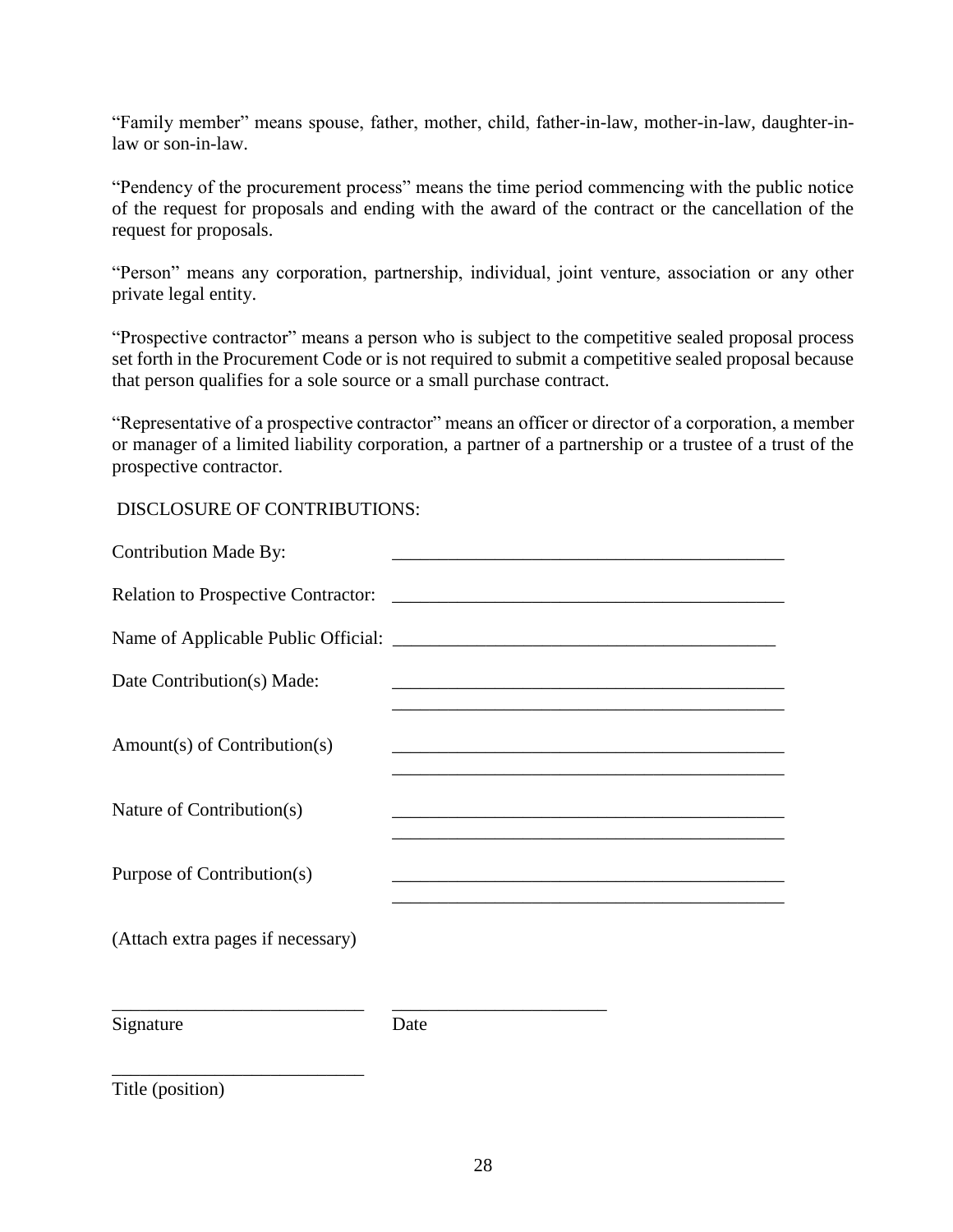#### NO CONTRIBUTIONS IN THE AGGREGATE TOTAL OVER ONE HUNDRED DOLLARS (\$100) WERE MADE to an applicable public official by me, a family member or representative.

\_\_\_\_\_\_\_\_\_\_\_\_\_\_\_\_\_\_\_\_\_\_\_\_\_\_\_\_\_\_ \_\_\_\_\_\_\_\_\_\_\_\_\_\_\_\_\_\_\_\_\_\_\_

Signature Date

Title (Position)

\_\_\_\_\_\_\_\_\_\_\_\_\_\_\_\_\_\_\_\_\_\_\_\_\_\_\_\_\_\_

#### **SANDOVAL COUNTY'S CURRENT ELECTED OFFICIALS**

Katherine A. Bruch, Commission District 1

Jay C. Block, Commission District 2

Michael Meek, Commission District 3

David J. Heil, Commission District 4

G. Kenneth Eichenwald, Commission District 5

Linda P. Gallegos, Assessor

Anne Brady-Romero, Clerk

Charles J. Aguilar, Probate Judge

Jesse James Casaus, Sheriff

Jennifer Taylor, Treasurer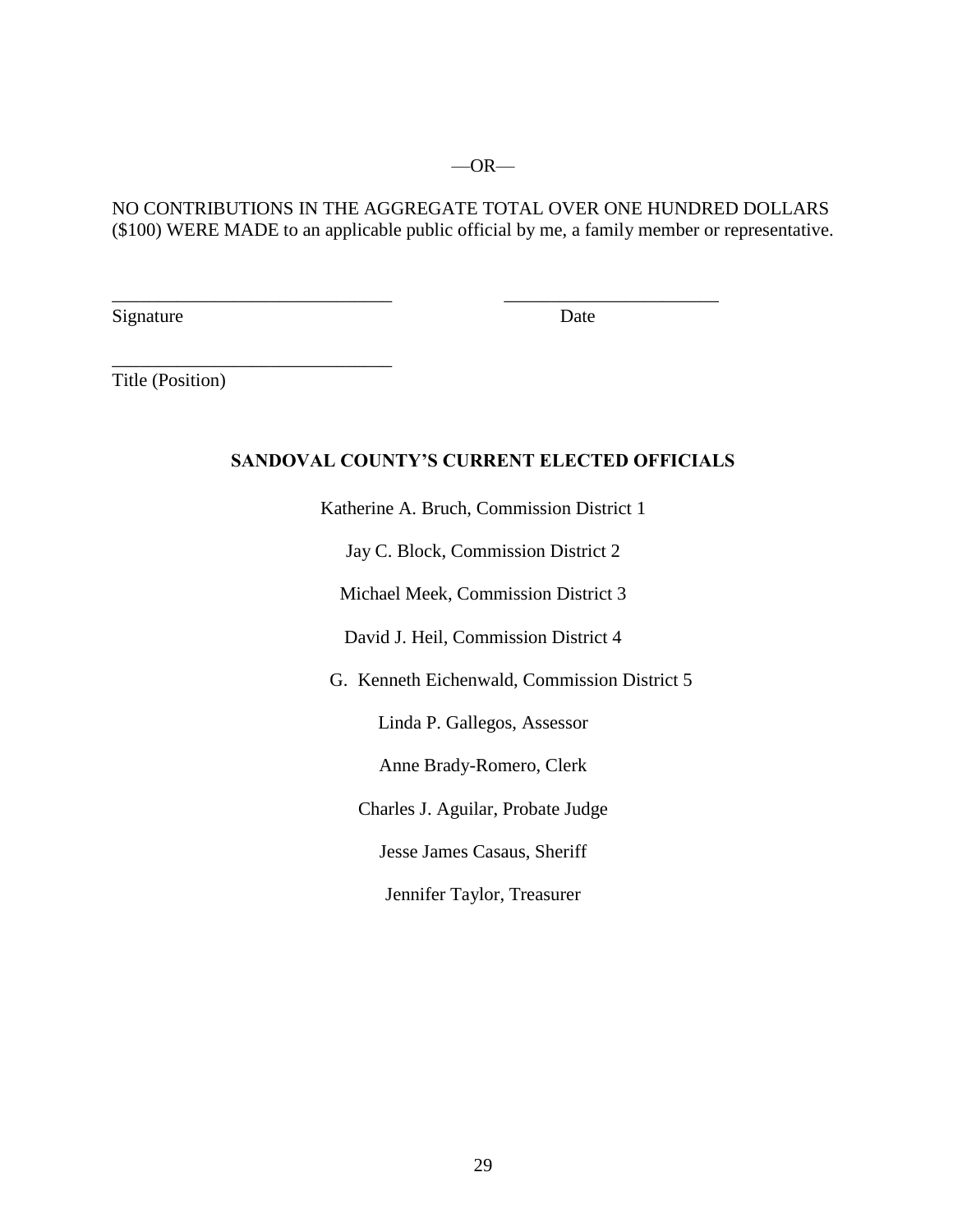## **APPENDIX C**

# **LETTER OF TRANSMITTAL FORM**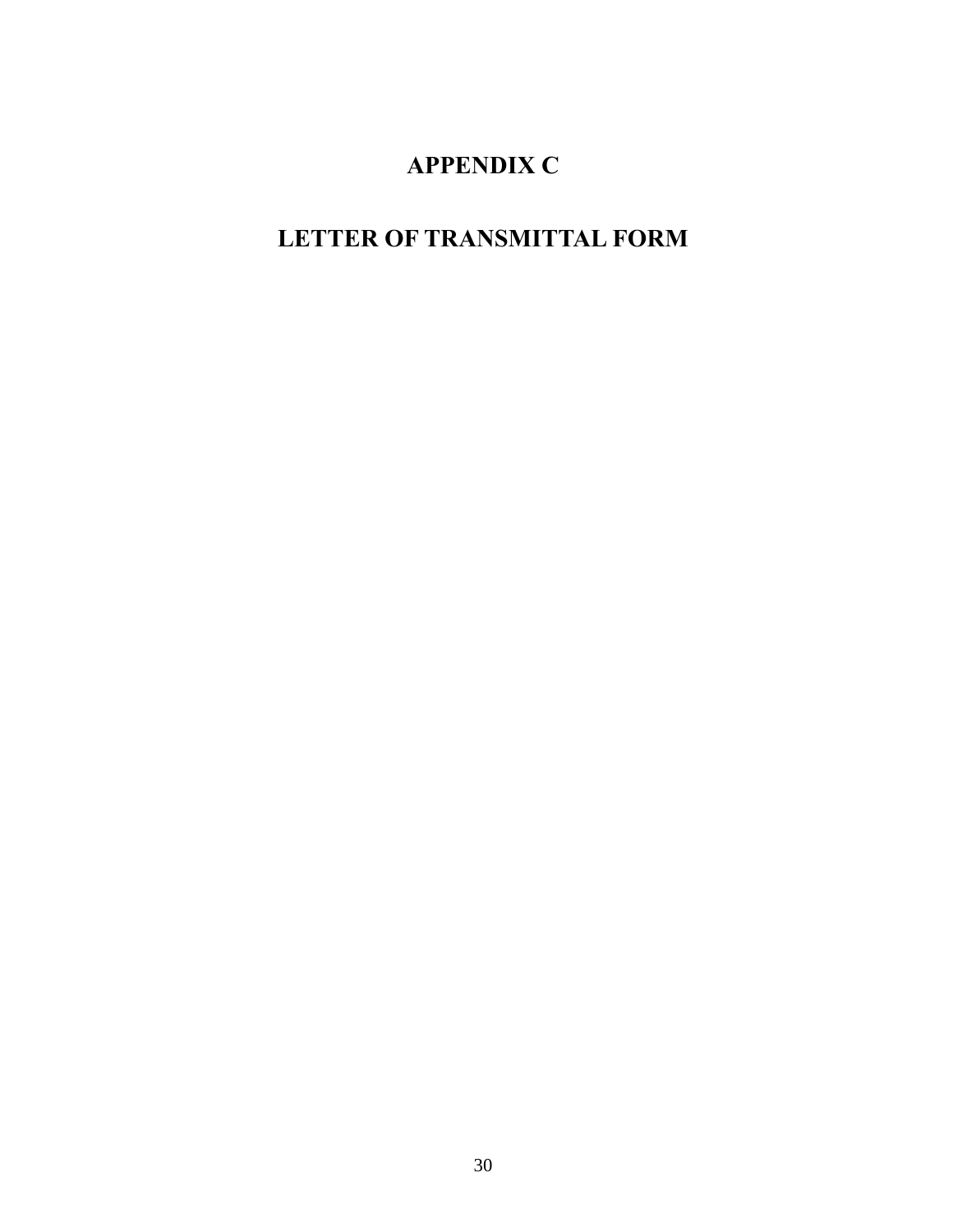## *APPENDIX C Letter of Transmittal Form*

**RFP#: \_\_\_\_\_\_\_\_\_\_\_\_\_\_\_\_\_\_\_\_\_\_\_\_\_\_\_\_\_**

**Offeror Name: \_\_\_\_\_\_\_\_\_\_\_\_\_\_\_\_\_\_\_\_\_ FED ID# \_\_\_\_\_\_\_\_\_\_\_\_\_\_\_\_\_\_\_\_\_\_\_\_\_\_\_\_\_\_\_**

\_\_\_\_\_\_\_\_\_\_\_\_\_\_\_\_\_\_\_\_\_\_\_\_\_\_\_\_\_\_\_\_\_\_\_\_\_\_\_\_\_\_\_\_\_\_\_\_\_\_\_\_\_\_\_\_\_\_\_\_\_\_\_\_\_\_\_\_\_\_\_\_\_\_\_\_ \_\_\_\_\_\_\_\_\_\_\_\_\_\_\_\_\_\_\_\_\_\_\_\_\_\_\_\_\_\_\_\_\_\_\_\_\_\_\_\_\_\_\_\_\_\_\_\_\_\_\_\_\_\_\_\_\_\_\_\_\_\_\_\_\_\_\_\_\_\_\_\_\_\_\_\_

Items #1 to #7 EACH MUST BE COMPLETED IN FULL

#### 1. **Identity (Name) and Mailing Address** of the submitting organization:

| 2. For the person authorized by the organization to contractually obligate on behalf of this Offer:                                                                                                                   |
|-----------------------------------------------------------------------------------------------------------------------------------------------------------------------------------------------------------------------|
|                                                                                                                                                                                                                       |
| Title                                                                                                                                                                                                                 |
|                                                                                                                                                                                                                       |
|                                                                                                                                                                                                                       |
| 3. For the person authorized by the organization to negotiate on behalf of this Offer:                                                                                                                                |
|                                                                                                                                                                                                                       |
| Title                                                                                                                                                                                                                 |
|                                                                                                                                                                                                                       |
|                                                                                                                                                                                                                       |
| 4. For the person authorized by the organization to clarify/respond to queries regarding this Offer:                                                                                                                  |
| Title                                                                                                                                                                                                                 |
|                                                                                                                                                                                                                       |
|                                                                                                                                                                                                                       |
| 5. Use of Sub-Contractors (Select one)<br>No sub-contractors will be used in the performance of any resultant contract OR<br>The following sub-contractors will be used in the performance of any resultant contract: |
| (Attach extra sheets, as needed)                                                                                                                                                                                      |
| 6. Please describe any relationship with any entity (other than Subcontractors listed in (5) above) which<br>will be used in the performance of any resultant contract.                                               |

(Attach extra sheets, as needed)

- 7. \_\_\_ On behalf of the submitting organization named in item #1, above, I accept the Conditions Governing the Procurement
	- \_\_\_ I concur that submission of our proposal constitutes acceptance of the Evaluation Factors contained in Section V of this RFP.
	- \_\_\_ I acknowledge receipt of any and all amendments to this RFP.

\_\_\_\_\_\_\_\_\_\_\_\_\_\_\_\_\_\_\_\_\_\_\_\_\_\_\_\_\_\_\_\_\_\_\_\_\_\_\_\_\_\_\_\_\_\_\_\_ \_\_\_\_\_\_\_\_\_\_\_\_\_\_\_\_\_\_\_\_\_, 2021

Authorized Signature and Date (Must be signed by the person identified in item #2, above.)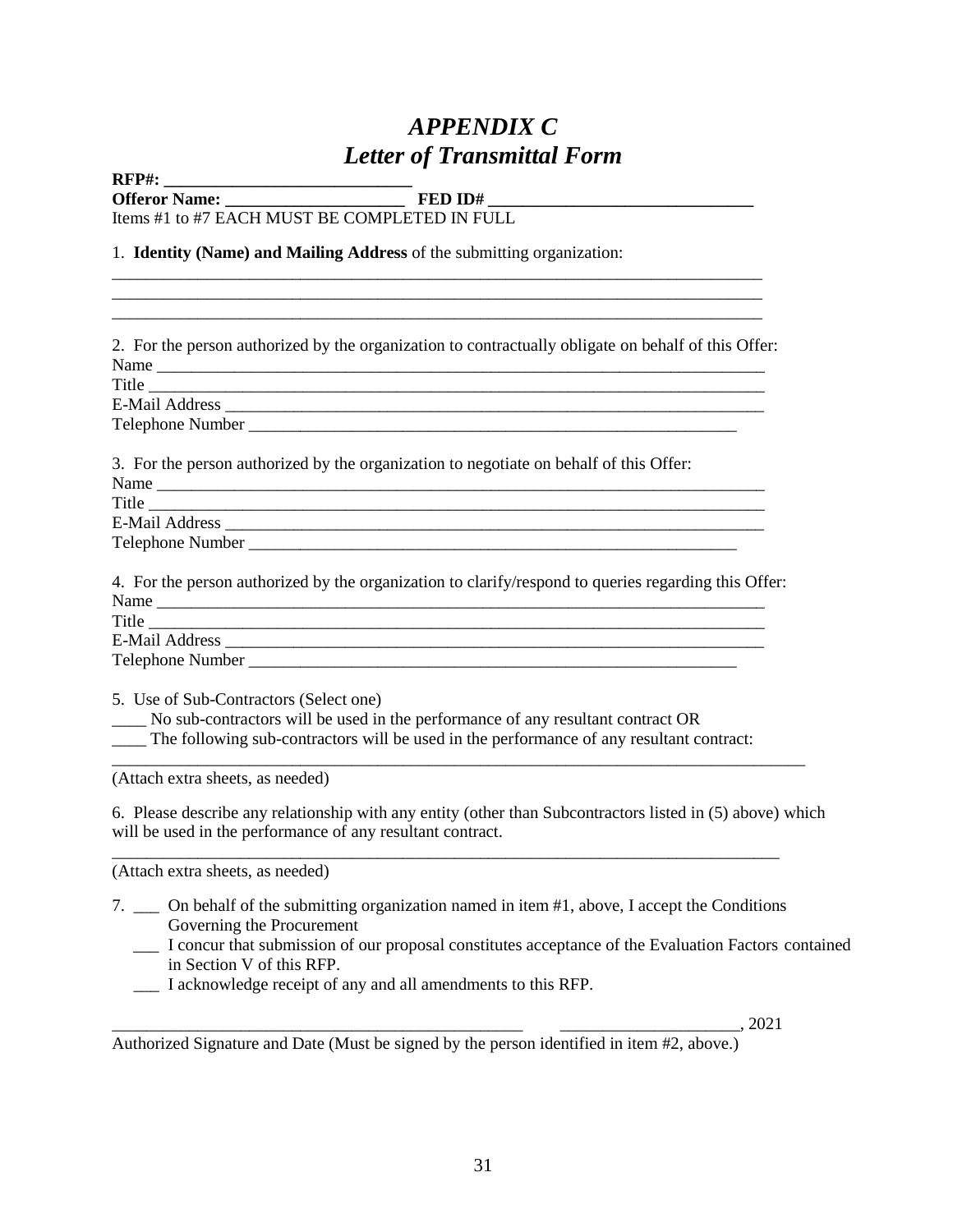## **APPENDIX D**

# **ORGANIZATIONAL REFERENCE QUESTIONNAIRE**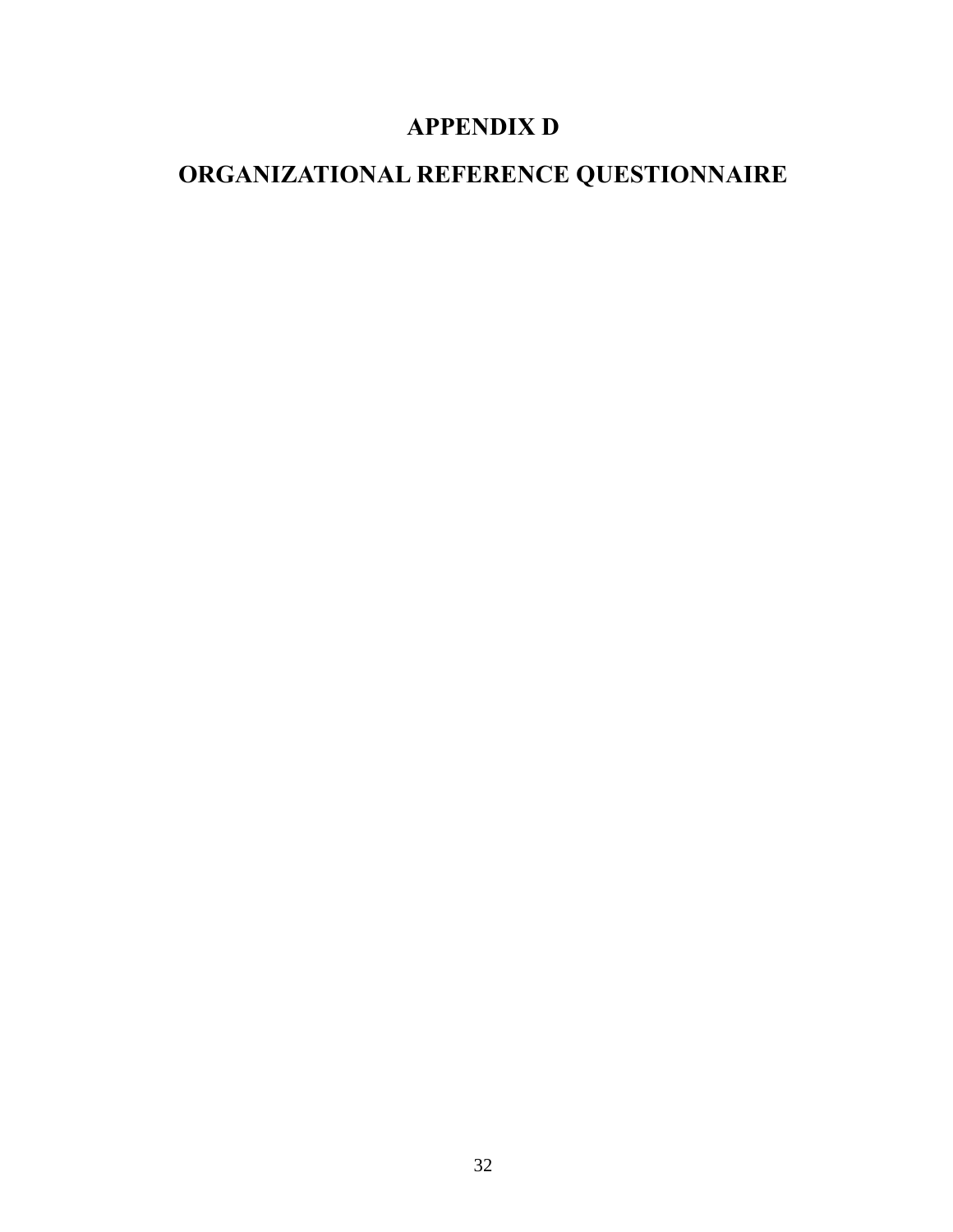## **ORGANIZATIONAL REFERENCE QUESTIONNAIRE FOR:**

(Name of the company you're submitting reference for)

This form is being submitted to your company for completion as a business reference for the company listed above. This form is to be returned for **RFP# FY22-CBD-02 Employer Development & Economic Development Services** via **facsimile** or **e-mail** at:

| Name:      | Leslie Olivas, Senior Procurement Specialist |
|------------|----------------------------------------------|
|            | <b>Sandoval County Finance Department</b>    |
| Address:   | 1500 Idalia Road, Building D                 |
|            | Bernalillo, NM 87004                         |
| Telephone: | 505-404-5873                                 |
| Fax:       | 505-867-7605                                 |
| Email:     | ldolivas@sandovalcountynm.gov                |

Please return no later than **June 14, 2022 @ 3:00 p.m. Mountain Daylight Time** and **must not** be returned to the individual/company requesting the reference. Late submissions will not be considered.

Please enter **detailed** answers in the "comments" section of each question.

For questions or concerns regarding this form, please contact the Sandoval County Procurement Officer listed above. When contacting us, please be sure to include the Request for Proposal number listed at the top of this page.

### **CONFIDENTIAL INFORMATION WHEN COMPLETED**

| <b>Company providing</b>      |  |
|-------------------------------|--|
| reference:                    |  |
| <b>Contact name and</b>       |  |
| title/position                |  |
| Contact telephone number      |  |
| <b>Contact e-mail address</b> |  |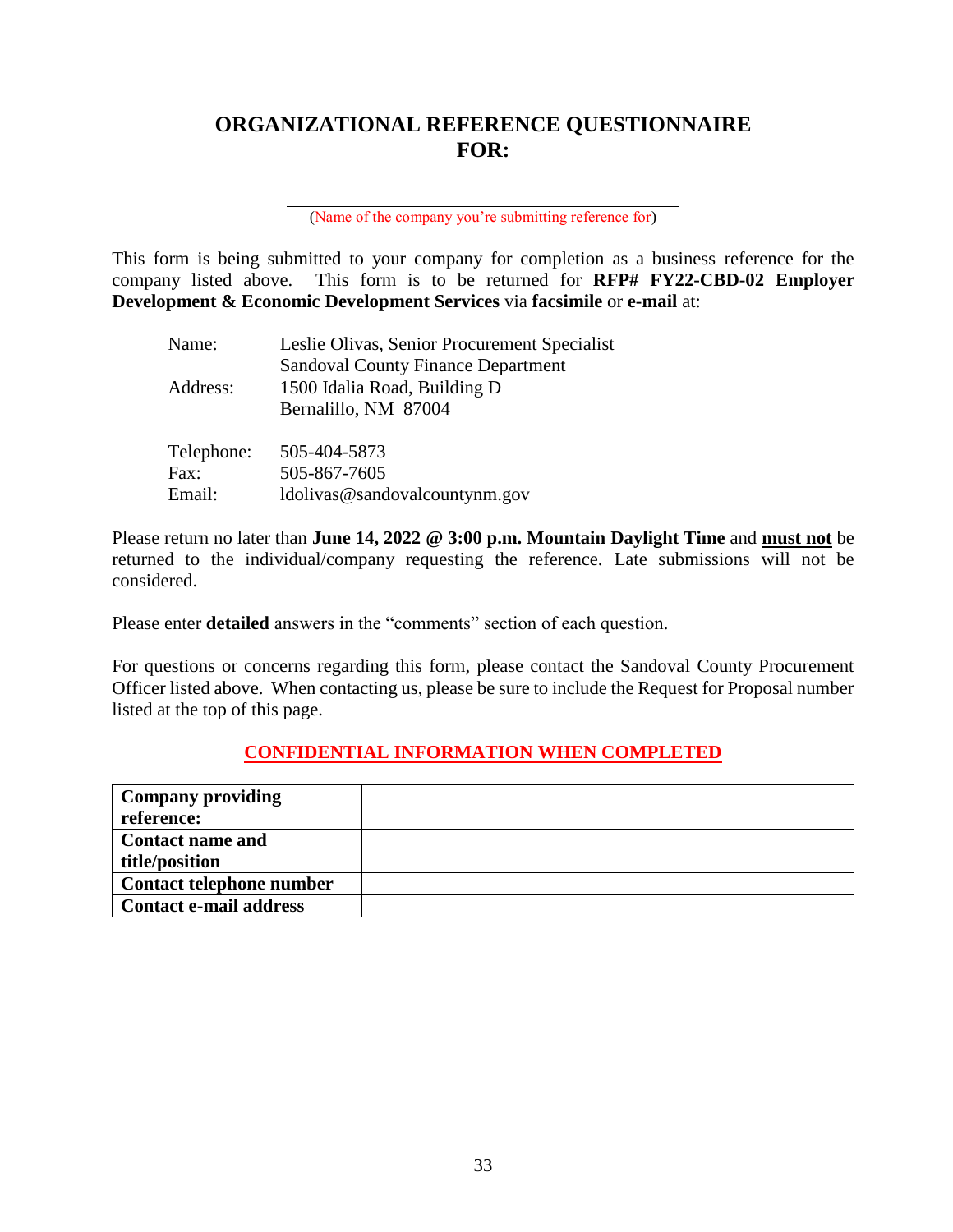#### QUESTIONS:

- 1. In what capacity have you worked with this vendor in the past? COMMENTS:
- 2. How would you rate this firm's knowledge and expertise?  $(3 = Excellent; 2 = Satisfactory; 1 = Unsatisfactory; 0 = Unacceptable)$ COMMENTS:
- 3. How would you rate the vendor's flexibility relative to changes in the project scope and timelines?  $(3 = Excellent; 2 = Satisfactory; 1 = Unsatisfactory; 0 = Unacceptable)$ COMMENTS:
- 4. What is your level of satisfaction with hard-copy materials produced by the vendor?  $(3 = Excellent; 2 = Satisfactory; 1 = Unsatisfactory; 0 = Unacceptable)$ COMMENTS:
- 5. How would you rate the dynamics/interaction between the vendor and your staff?  $(3 = Excellent; 2 = Satisfactory; 1 = Unsatisfactory; 0 = Unacceptable)$ COMMENTS:

6. Who were the vendor's principal representatives involved in your project and how would you rate them individually? Would you comment on the skills, knowledge, behaviors or other factors on which you based the rating?

 $(3 = Excellent; 2 = Satisfactory; 1 = Unsatisfactory; 0 = Unacceptable)$ 

| Name: | Rating: |
|-------|---------|
| Name: | Rating: |
| Name: | Rating: |
| Name: | Rating: |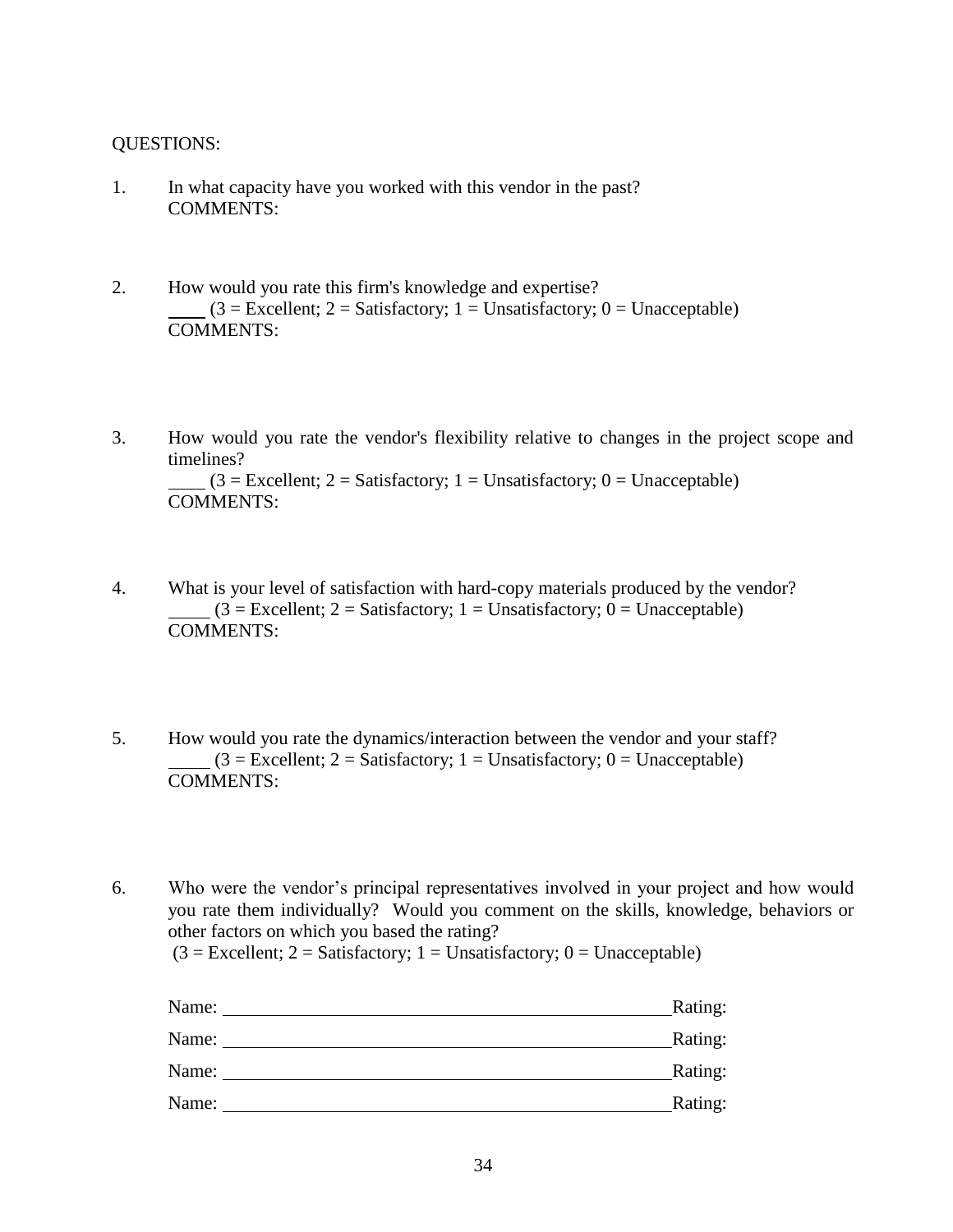#### COMMENTS:

- 7. How satisfied are you with the products developed by the vendor?  $(3 = \text{Excellent}; 2 = \text{Satisfactory}; 1 = \text{Unsatisfactory}; 0 = \text{Unacceptable})$  $\overline{\text{COMMENTS:}}$
- 8. With which aspect(s) of this vendor's services are you most satisfied? COMMENTS:
- 9. With which aspect(s) of this vendor's services are you least satisfied? COMMENTS:
- 10. Would you recommend this vendor's services to your organization again? COMMENTS: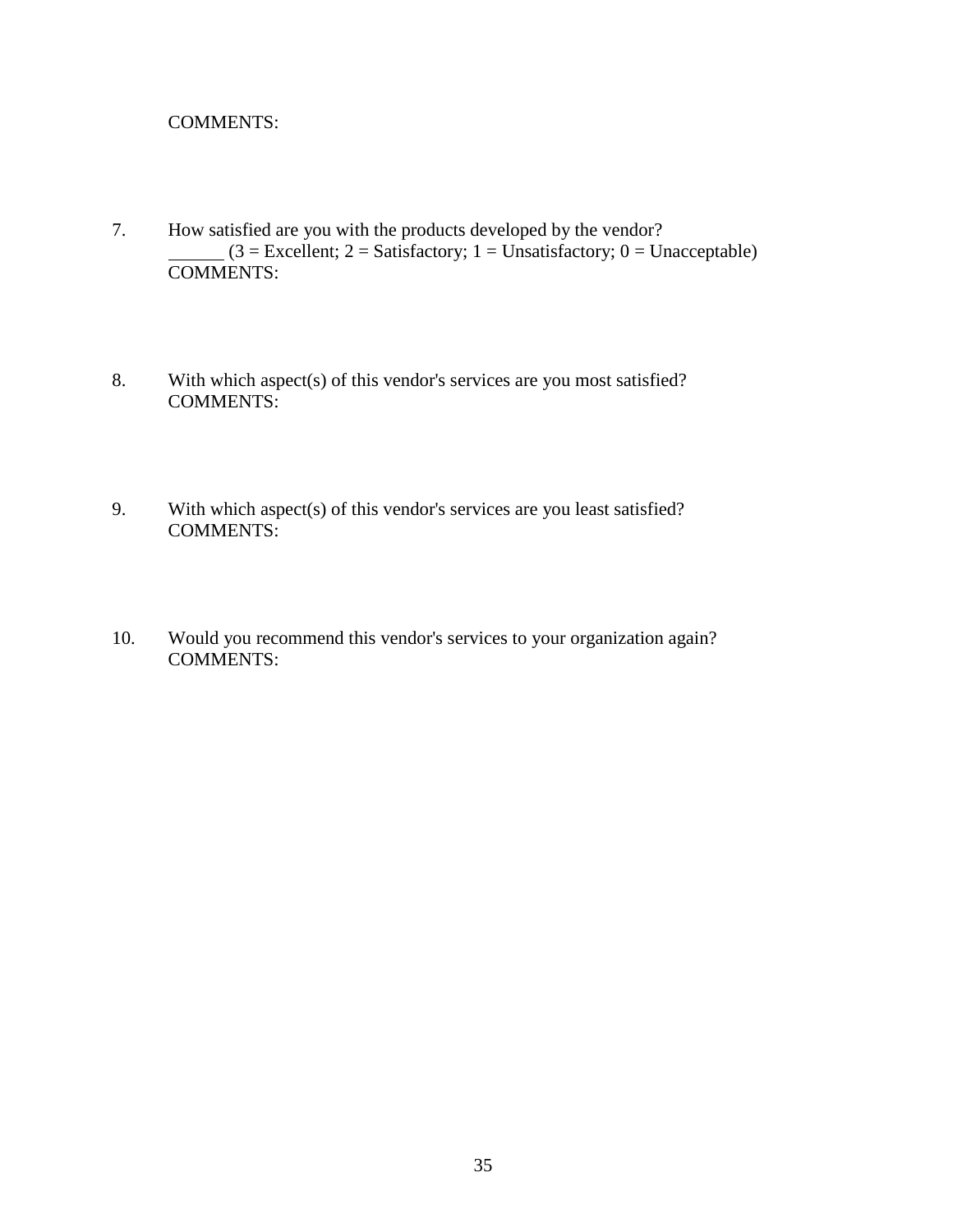# APPENDIX E

# CONFLICT OF INTEREST AFFIDAVIT FORM